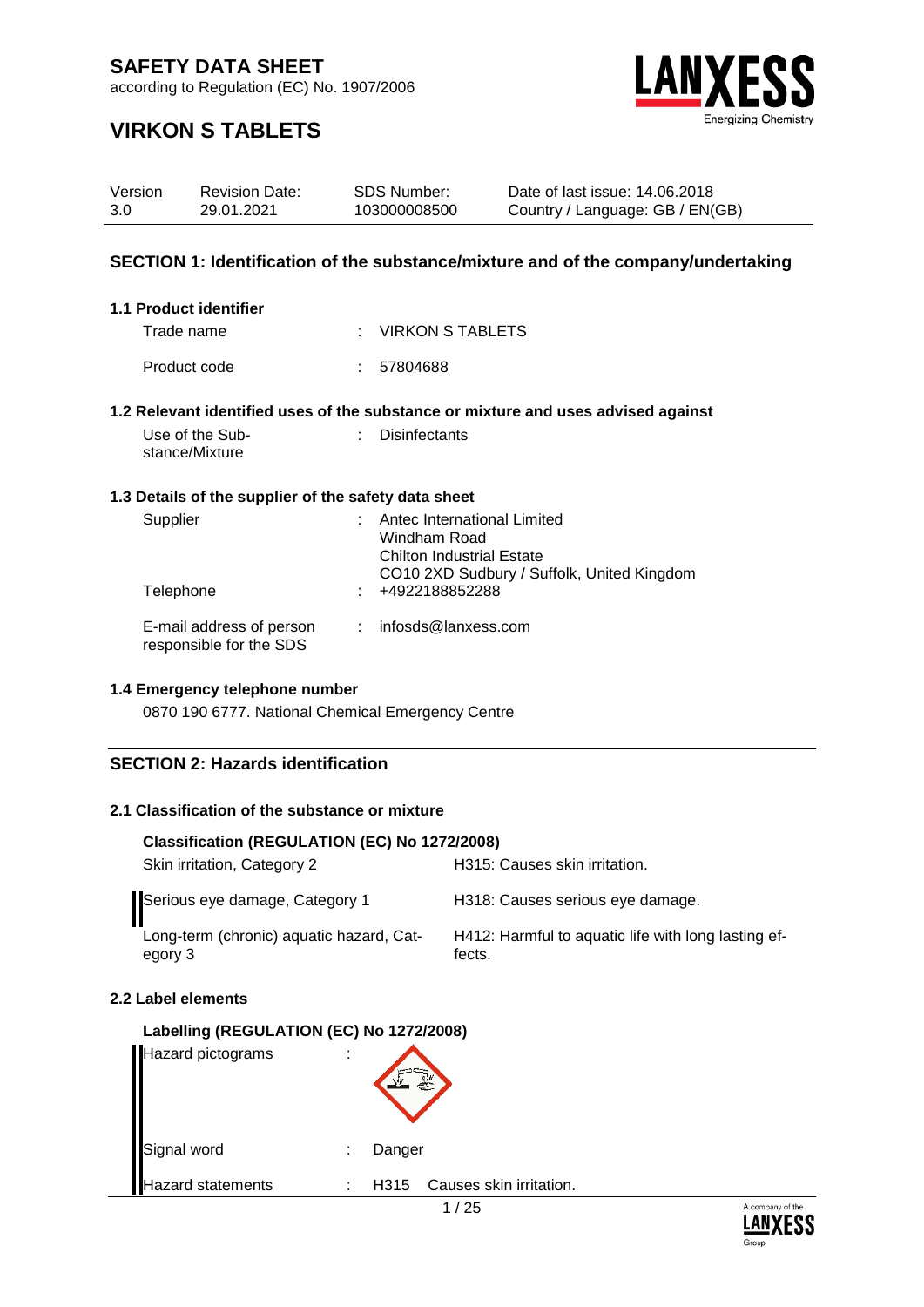according to Regulation (EC) No. 1907/2006



### **VIRKON S TABLETS**

| Version<br>3.0 | <b>Revision Date:</b><br>29.01.2021 | <b>SDS Number:</b><br>103000008500                                   |                                                                         | Date of last issue: 14.06.2018<br>Country / Language: GB / EN(GB)                                                                                                                                                                                                                                                                                                                                  |
|----------------|-------------------------------------|----------------------------------------------------------------------|-------------------------------------------------------------------------|----------------------------------------------------------------------------------------------------------------------------------------------------------------------------------------------------------------------------------------------------------------------------------------------------------------------------------------------------------------------------------------------------|
|                |                                     | H318<br>H412                                                         |                                                                         | Causes serious eye damage.<br>Harmful to aquatic life with long lasting effects.                                                                                                                                                                                                                                                                                                                   |
|                | Precautionary statements            | <b>Prevention:</b>                                                   |                                                                         |                                                                                                                                                                                                                                                                                                                                                                                                    |
|                |                                     | P264<br>P273<br>P280                                                 |                                                                         | Wash skin thoroughly after handling.<br>Avoid release to the environment.<br>Wear protective gloves/ eye protection/ face protection.                                                                                                                                                                                                                                                              |
|                |                                     | <b>Response:</b><br>attention.<br>before reuse.<br>Disposal:<br>P501 | POISON CENTER/ doctor.<br>P332 + P313<br>P362 + P364<br>disposal plant. | P302 + P352 IF ON SKIN: Wash with plenty of water.<br>P305 + P351 + P338 + P310 IF IN EYES: Rinse cautiously<br>with water for several minutes. Remove contact lenses, if pre-<br>sent and easy to do. Continue rinsing. Immediately call a<br>If skin irritation occurs: Get medical advice/<br>Take off contaminated clothing and wash it<br>Dispose of contents/ container to an approved waste |

Hazardous components which must be listed on the label:

pentapotassium bis(peroxymonosulphate) bis(sulphate) Benzenesulfonic acid, C10-13-alkyl derivs., sodium salts potassium hydrogensulphate dipotassium disulphate

#### **Additional Labelling**

EUH208 Contains dipotassium peroxodisulphate. May produce an allergic reaction.

#### **2.3 Other hazards**

This substance/mixture contains no components considered to be either persistent, bioaccumulative and toxic (PBT), or very persistent and very bioaccumulative (vPvB) at levels of 0.1% or higher.

#### **SECTION 3: Composition/information on ingredients**

#### **3.2 Mixtures**

#### **Components**

| Chemical name                                              | CAS-No.<br>EC-No.<br>Index-No.<br><b>Registration number</b> | Classification                                                                              | Concentration<br>(% w/w) |
|------------------------------------------------------------|--------------------------------------------------------------|---------------------------------------------------------------------------------------------|--------------------------|
| pentapotassium<br>bis(peroxymonosulphate)<br>bis(sulphate) | 70693-62-8<br>274-778-7                                      | Acute Tox. 4; H302<br>Skin Corr. 1B; H314<br>Eye Dam. 1; H318<br>Aquatic Chronic 3;<br>H412 | $>= 30 - 50$             |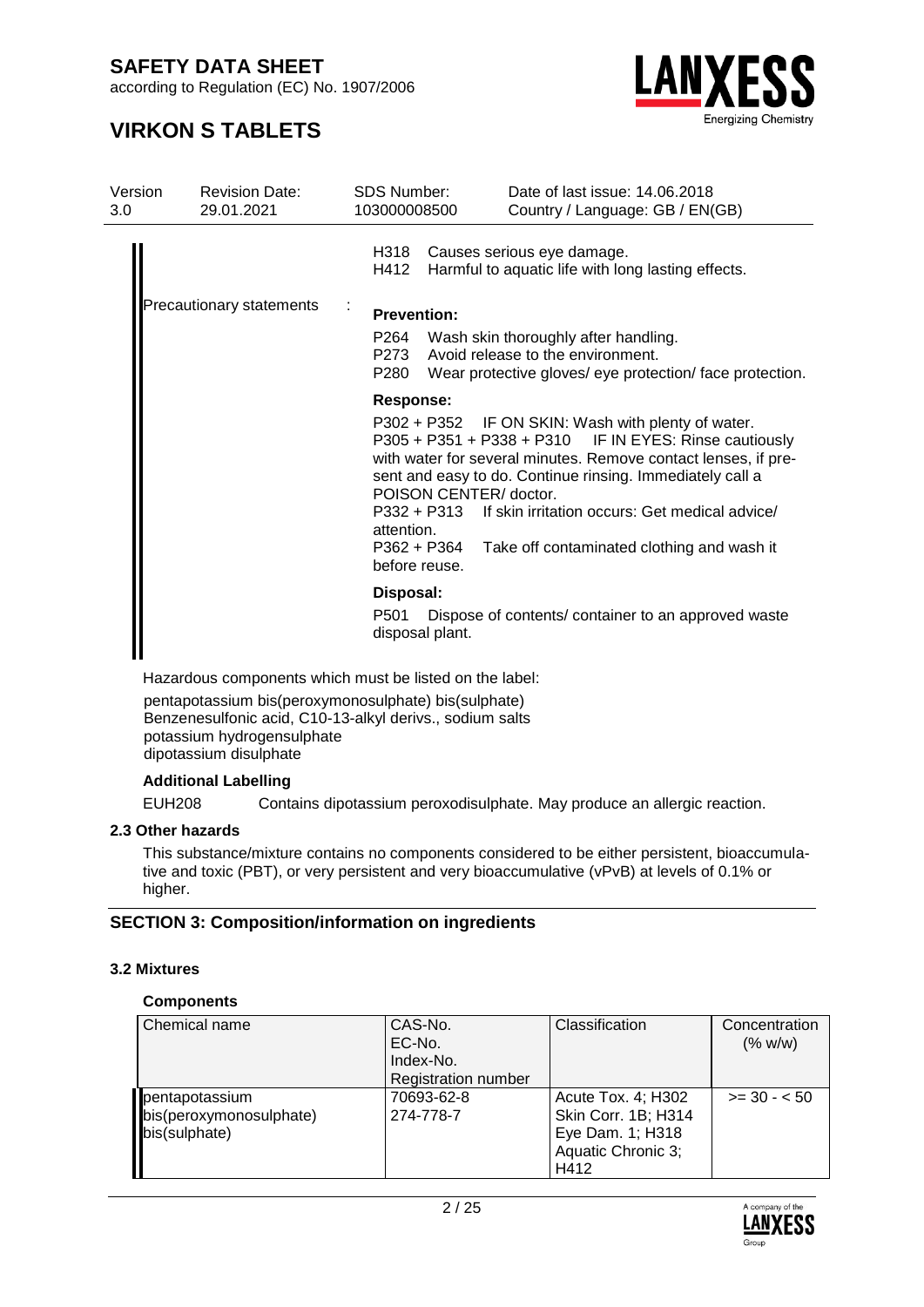according to Regulation (EC) No. 1907/2006



### **VIRKON S TABLETS**

| Version    | <b>Revision Date:</b>                                        | <b>SDS Number:</b>                     | Date of last issue: 14.06.2018                                                                                                                                             |                 |  |
|------------|--------------------------------------------------------------|----------------------------------------|----------------------------------------------------------------------------------------------------------------------------------------------------------------------------|-----------------|--|
| 3.0        | 29.01.2021                                                   | 103000008500                           | Country / Language: GB / EN(GB)                                                                                                                                            |                 |  |
| malic acid |                                                              | 6915-15-7<br>230-022-8                 | Eye Irrit. 2; H319                                                                                                                                                         | $>= 20 - < 30$  |  |
|            | sulphamidic acid                                             | 5329-14-6<br>226-218-8<br>016-026-00-0 | Skin Irrit. 2; H315<br>Eye Irrit. 2; H319<br>Aquatic Chronic 3;<br>H412                                                                                                    | $>= 2.5 - < 10$ |  |
|            | Benzenesulfonic acid, C10-13-<br>alkyl derivs., sodium salts | 68411-30-3<br>270-115-0                | Acute Tox. 4; H302<br>Skin Irrit. 2; H315<br>Eye Dam. 1; H318<br>Aquatic Chronic 3;<br>H412                                                                                | $>= 3 - < 10$   |  |
|            | potassium hydrogensulphate                                   | 7646-93-7<br>231-594-1<br>016-056-00-4 | Skin Corr. 1B; H314<br>Eye Dam. 1; H318<br>STOT SE 3; H335;<br>Respiratory system                                                                                          | $>= 1 - < 3$    |  |
|            | dipotassium disulphate                                       | 7790-62-7<br>232-216-8                 | Acute Tox. 3; H331<br>Skin Corr. 1A; H314<br>Eye Dam. 1; H318                                                                                                              | $>= 1 - < 3$    |  |
|            | dipotassium peroxodisulphate                                 | 7727-21-1<br>231-781-8<br>016-061-00-1 | Ox. Sol. 3; H272<br>Acute Tox. 4; H302<br>Skin Irrit. 2; H315<br>Eye Irrit. 2; H319<br>Resp. Sens. 1; H334<br>Skin Sens. 1; H317<br>STOT SE 3; H335;<br>Respiratory system | $>= 0.1 - 1$    |  |

For explanation of abbreviations see section 16.

#### **SECTION 4: First aid measures**

#### **4.1 Description of first aid measures**

| General advice             | : Move out of dangerous area.<br>Consult a physician.<br>Show this safety data sheet to the doctor in attendance.<br>Do not leave the victim unattended.                                          |
|----------------------------|---------------------------------------------------------------------------------------------------------------------------------------------------------------------------------------------------|
| Protection of first-aiders | : No action shall be taken involving any personal risk or without<br>suitable training.                                                                                                           |
| If inhaled                 | : If unconscious, place in recovery position and seek medical<br>advice.<br>If symptoms persist, call a physician.                                                                                |
| In case of skin contact    | : If skin irritation persists, call a physician.<br>If on skin, rinse well with water.<br>If on clothes, remove clothes.                                                                          |
| In case of eye contact     | Small amounts splashed into eyes can cause irreversible tis-<br>sue damage and blindness.<br>In the case of contact with eyes, rinse immediately with plenty<br>of water and seek medical advice. |

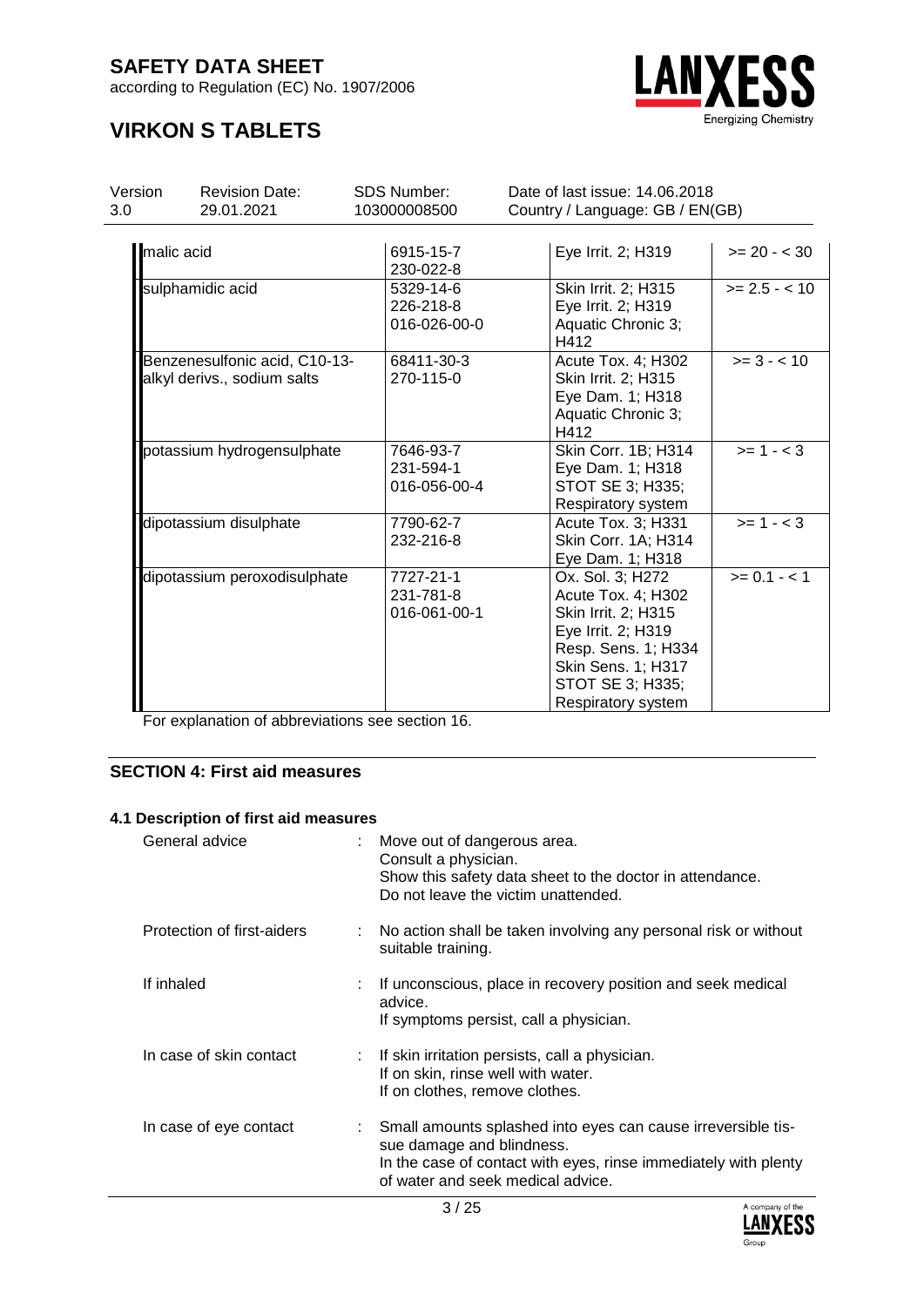according to Regulation (EC) No. 1907/2006



| Version<br>3.0 |                  | <b>Revision Date:</b><br>29.01.2021                                                             |    | <b>SDS Number:</b><br>103000008500                                                                                                                                                                   | Date of last issue: 14,06,2018<br>Country / Language: GB / EN(GB)                                                                                                                      |  |  |
|----------------|------------------|-------------------------------------------------------------------------------------------------|----|------------------------------------------------------------------------------------------------------------------------------------------------------------------------------------------------------|----------------------------------------------------------------------------------------------------------------------------------------------------------------------------------------|--|--|
|                |                  |                                                                                                 |    | Remove contact lenses.<br>Protect unharmed eye.<br>Keep eye wide open while rinsing.                                                                                                                 | Continue rinsing eyes during transport to hospital.<br>If eye irritation persists, consult a specialist.                                                                               |  |  |
| If swallowed   |                  |                                                                                                 |    | Keep respiratory tract clear.<br>Do NOT induce vomiting.<br>Never give anything by mouth to an unconscious person.<br>If symptoms persist, call a physician.<br>Take victim immediately to hospital. |                                                                                                                                                                                        |  |  |
|                |                  | 4.2 Most important symptoms and effects, both acute and delayed                                 |    |                                                                                                                                                                                                      |                                                                                                                                                                                        |  |  |
|                | <b>Risks</b>     |                                                                                                 |    | Causes skin irritation.<br>Causes serious eye damage.                                                                                                                                                |                                                                                                                                                                                        |  |  |
|                |                  |                                                                                                 |    |                                                                                                                                                                                                      | 4.3 Indication of any immediate medical attention and special treatment needed                                                                                                         |  |  |
|                | Treatment        |                                                                                                 |    | Treat symptomatically.                                                                                                                                                                               |                                                                                                                                                                                        |  |  |
|                |                  | <b>SECTION 5: Firefighting measures</b>                                                         |    |                                                                                                                                                                                                      |                                                                                                                                                                                        |  |  |
|                |                  | 5.1 Extinguishing media                                                                         |    |                                                                                                                                                                                                      |                                                                                                                                                                                        |  |  |
|                |                  | Suitable extinguishing media :                                                                  |    |                                                                                                                                                                                                      | In case of fire, use water spray (fog), foam or dry chemical.                                                                                                                          |  |  |
|                |                  |                                                                                                 |    |                                                                                                                                                                                                      |                                                                                                                                                                                        |  |  |
|                | media            | Unsuitable extinguishing                                                                        | t. | Carbon dioxide (CO2)<br>High volume water jet                                                                                                                                                        |                                                                                                                                                                                        |  |  |
|                |                  |                                                                                                 |    |                                                                                                                                                                                                      |                                                                                                                                                                                        |  |  |
|                |                  | 5.2 Special hazards arising from the substance or mixture<br>Specific hazards during fire-<br>: |    |                                                                                                                                                                                                      | Do not allow run-off from fire fighting to enter drains or water                                                                                                                       |  |  |
|                | fighting         |                                                                                                 |    | courses.                                                                                                                                                                                             |                                                                                                                                                                                        |  |  |
|                | ucts             | Hazardous combustion prod-                                                                      |    | Sulphur oxides<br>Metal oxides<br>Carbon dioxide (CO2)<br>Carbon monoxide<br>Nitrogen oxides (NOx)<br>Halogenated compounds                                                                          |                                                                                                                                                                                        |  |  |
|                |                  | 5.3 Advice for firefighters                                                                     |    |                                                                                                                                                                                                      |                                                                                                                                                                                        |  |  |
|                | for firefighters | Special protective equipment                                                                    |    | essary.                                                                                                                                                                                              | Wear self-contained breathing apparatus for firefighting if nec-                                                                                                                       |  |  |
|                |                  | Further information                                                                             |    | must not be discharged into drains.                                                                                                                                                                  | Collect contaminated fire extinguishing water separately. This<br>Fire residues and contaminated fire extinguishing water must<br>be disposed of in accordance with local regulations. |  |  |

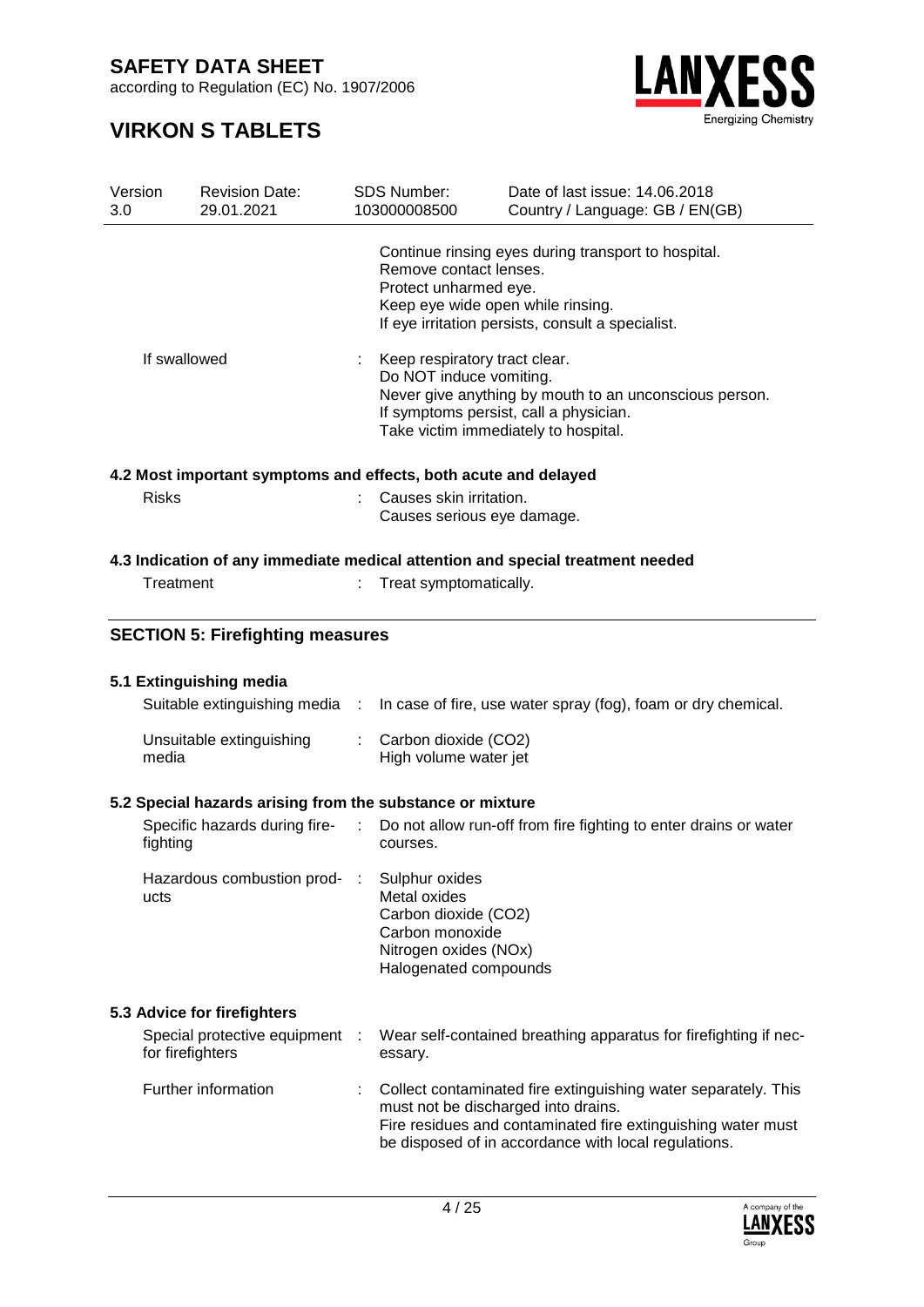according to Regulation (EC) No. 1907/2006



### **VIRKON S TABLETS**

| <b>SECTION 6: Accidental release measures</b> |                       |              |                                 |  |  |  |  |  |  |
|-----------------------------------------------|-----------------------|--------------|---------------------------------|--|--|--|--|--|--|
|                                               |                       |              |                                 |  |  |  |  |  |  |
| 3.0                                           | 29.01.2021            | 103000008500 | Country / Language: GB / EN(GB) |  |  |  |  |  |  |
| Version                                       | <b>Revision Date:</b> | SDS Number:  | Date of last issue: 14.06.2018  |  |  |  |  |  |  |

|                                                          | 6.1 Personal precautions, protective equipment and emergency procedures                                                                                                                      |
|----------------------------------------------------------|----------------------------------------------------------------------------------------------------------------------------------------------------------------------------------------------|
| Personal precautions                                     | : Use personal protective equipment.<br>Avoid dust formation.<br>Avoid breathing dust.                                                                                                       |
| <b>6.2 Environmental precautions</b>                     |                                                                                                                                                                                              |
| Environmental precautions                                | : Prevent product from entering drains.<br>Prevent further leakage or spillage if safe to do so.<br>If the product contaminates rivers and lakes or drains inform<br>respective authorities. |
| 6.3 Methods and material for containment and cleaning up |                                                                                                                                                                                              |
| Methods for cleaning up                                  | : Neutralize with chalk, alkali solution or ammonia.<br>Keep in suitable, closed containers for disposal.                                                                                    |
| 6.4 Poforonce to other coetions                          |                                                                                                                                                                                              |

#### **6.4 Reference to other sections**

For personal protection see section 8. For disposal considerations see section 13.

#### **SECTION 7: Handling and storage**

#### **7.1 Precautions for safe handling**

| Avoid formation of respirable particles.<br>Do not breathe vapours/dust.<br>Avoid contact with skin and eyes.<br>For personal protection see section 8.<br>Smoking, eating and drinking should be prohibited in the ap-<br>plication area.<br>Dispose of rinse water in accordance with local and national<br>regulations.<br>Advice on protection against<br>Avoid dust formation. Provide appropriate exhaust ventilation<br>fire and explosion<br>at places where dust is formed.<br>Hygiene measures<br>: When using do not eat or drink. When using do not smoke.<br>Wash hands before breaks and at the end of workday.<br>7.2 Conditions for safe storage, including any incompatibilities<br>Requirements for storage<br>: Protect from moisture. Keep away from: Combustible sub-<br>areas and containers<br>stances Strong bases | Advice on safe handling | : Protect from moisture. |
|--------------------------------------------------------------------------------------------------------------------------------------------------------------------------------------------------------------------------------------------------------------------------------------------------------------------------------------------------------------------------------------------------------------------------------------------------------------------------------------------------------------------------------------------------------------------------------------------------------------------------------------------------------------------------------------------------------------------------------------------------------------------------------------------------------------------------------------------|-------------------------|--------------------------|
|                                                                                                                                                                                                                                                                                                                                                                                                                                                                                                                                                                                                                                                                                                                                                                                                                                            |                         |                          |
|                                                                                                                                                                                                                                                                                                                                                                                                                                                                                                                                                                                                                                                                                                                                                                                                                                            |                         |                          |
|                                                                                                                                                                                                                                                                                                                                                                                                                                                                                                                                                                                                                                                                                                                                                                                                                                            |                         |                          |
|                                                                                                                                                                                                                                                                                                                                                                                                                                                                                                                                                                                                                                                                                                                                                                                                                                            |                         |                          |

Keep container tightly closed in a dry and well-ventilated place. Containers which are opened must be carefully resealed and kept upright to prevent leakage. Electrical installa-

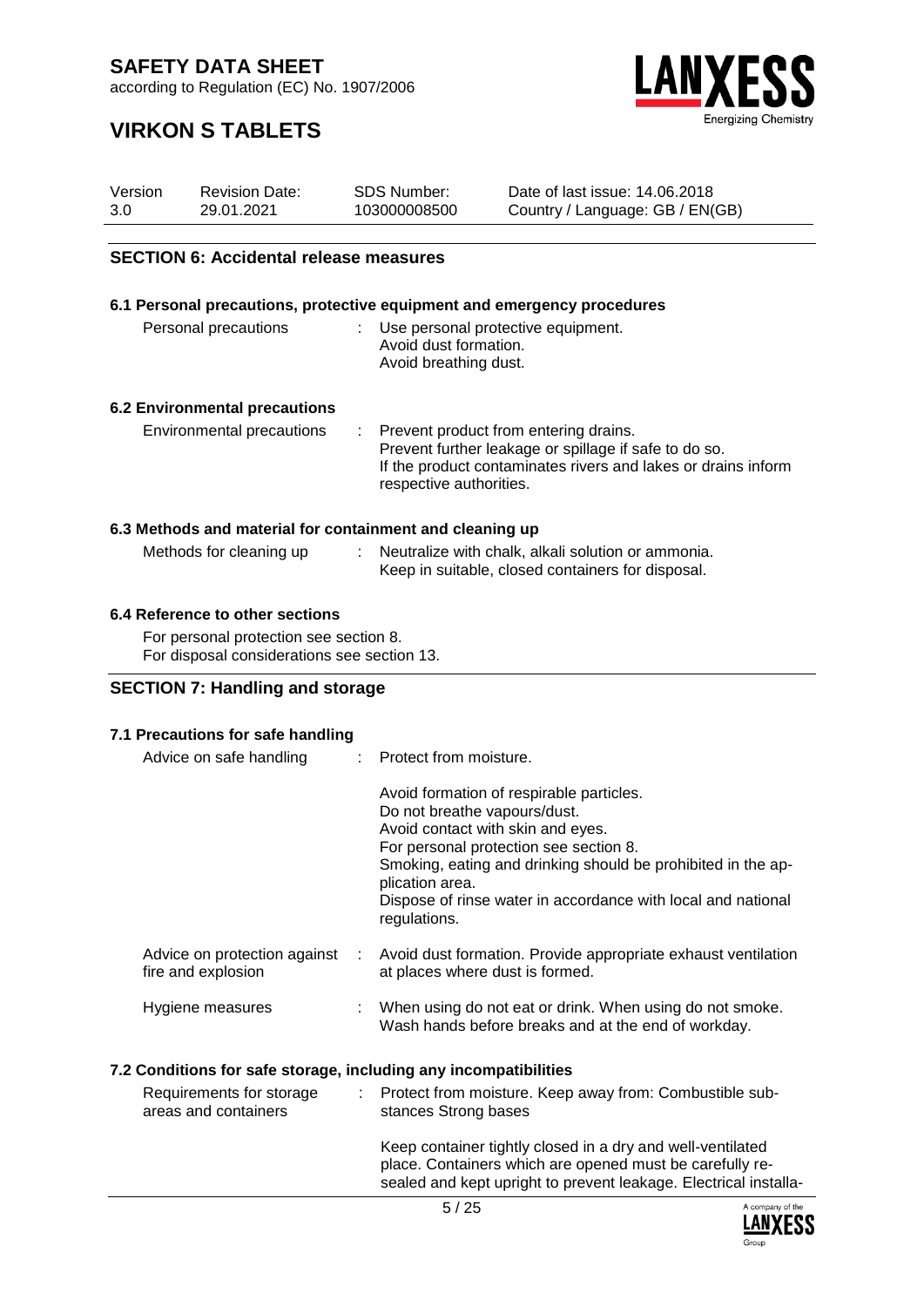according to Regulation (EC) No. 1907/2006



### **VIRKON S TABLETS**

| Version<br>3.0                                |  | <b>Revision Date:</b><br>29.01.2021        |                                                                             | SDS Number:<br>103000008500 | Date of last issue, 14,06,2018<br>Country / Language: GB / EN(GB) |
|-----------------------------------------------|--|--------------------------------------------|-----------------------------------------------------------------------------|-----------------------------|-------------------------------------------------------------------|
|                                               |  |                                            |                                                                             | safety standards.           | tions / working materials must comply with the technological      |
|                                               |  | Advice on common storage                   | ÷                                                                           | Keep away from alkalis.     |                                                                   |
| Further information on stor-<br>age stability |  |                                            | Keep in a dry place. No decomposition if stored and applied<br>as directed. |                             |                                                                   |
|                                               |  | 7.3 Specific end use(s)<br>Specific use(s) |                                                                             | No data available           |                                                                   |

#### **SECTION 8: Exposure controls/personal protection**

#### **8.1 Control parameters**

Contains no substances with occupational exposure limit values.

#### **8.2 Exposure controls**

#### **Engineering measures**

If user operations generate dust, fumes, gas, vapour or mist, use process enclosures, local exhaust ventilation or other engineering controls to keep worker exposure to airborne contaminants below any recommended or statutory limits.

#### **Personal protective equipment**

| Eye protection                              | Tightly fitting safety goggles<br>Wear face-shield and protective suit for abnormal processing<br>problems.                                                                                                                                                  |
|---------------------------------------------|--------------------------------------------------------------------------------------------------------------------------------------------------------------------------------------------------------------------------------------------------------------|
| Hand protection<br>Material<br>Wearing time | Butyl rubber - IIR<br>$< 60$ min                                                                                                                                                                                                                             |
| Remarks                                     | The suitability for a specific workplace should be discussed<br>with the producers of the protective gloves. After contamina-<br>tion with product change the gloves immediately and dispose<br>of them according to relevant national and local regulations |
| Skin and body protection                    | Wear suitable protective clothing.                                                                                                                                                                                                                           |
|                                             | Dust impervious protective suit<br>Choose body protection according to the amount and con-<br>centration of the dangerous substance at the work place.                                                                                                       |
| Respiratory protection                      | In the case of dust or aerosol formation use respirator with an<br>approved filter.                                                                                                                                                                          |
| Filter type                                 | Recommended Filter type:                                                                                                                                                                                                                                     |
|                                             | ABEK-P2-filter                                                                                                                                                                                                                                               |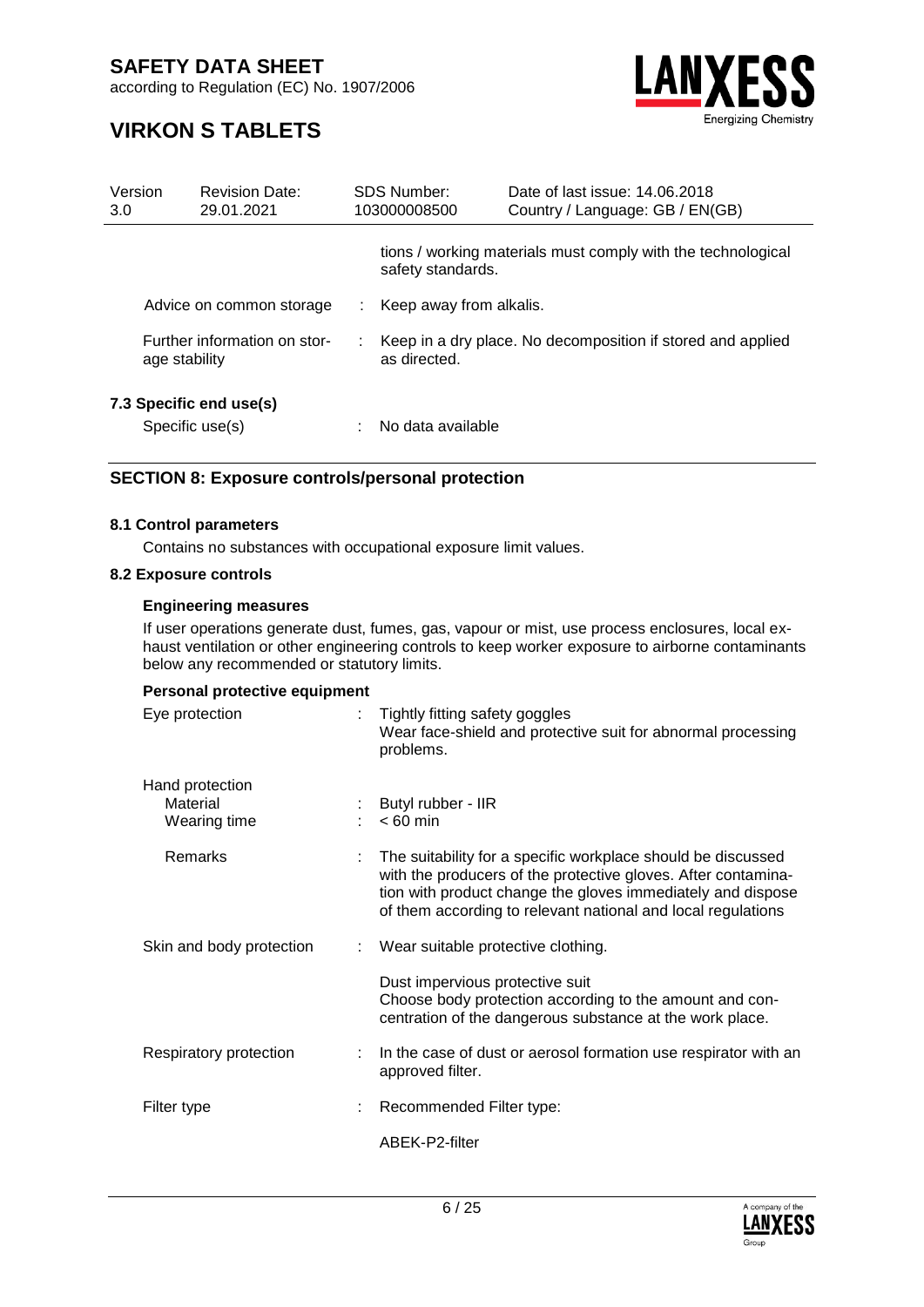according to Regulation (EC) No. 1907/2006



### **VIRKON S TABLETS**

| Version | <b>Revision Date:</b> | SDS Number:  | Date of last issue: 14,06,2018  |
|---------|-----------------------|--------------|---------------------------------|
| 3.0     | 29.01.2021            | 103000008500 | Country / Language: GB / EN(GB) |

#### **SECTION 9: Physical and chemical properties**

#### **9.1 Information on basic physical and chemical properties**

| Appearance                                 |    | tablet                                        |
|--------------------------------------------|----|-----------------------------------------------|
| Colour                                     |    | pink                                          |
| Odour                                      | ÷  | odourless                                     |
| <b>Odour Threshold</b>                     | ÷  | No data available                             |
| pH                                         | ÷. | $2.6 - 3.2$<br>Concentration: 10 %            |
| Melting point/freezing point               | ÷. | No data available                             |
| Boiling point/boiling range                | t. | No data available                             |
| Flash point                                |    | No data available                             |
| Evaporation rate                           | ÷  | No data available                             |
| Flammability (solid, gas)                  | ÷  | No data available                             |
| Upper explosion limit                      | ÷  | No data available                             |
| Lower explosion limit                      |    | No data available                             |
| Vapour pressure                            |    | No data available                             |
| Relative vapour density                    | ÷  | No data available                             |
| Relative density                           |    | No data available                             |
| Density                                    | t  | No data available                             |
| Solubility(ies)<br>Water solubility        | t  | 65 g/l                                        |
| Partition coefficient: n-<br>octanol/water | ÷  | No data available                             |
| Ignition temperature                       |    | No data available                             |
| Decomposition temperature                  |    | No data available                             |
| Viscosity                                  |    | No data available                             |
| <b>Explosive properties</b>                |    | No data available                             |
| Oxidizing properties                       |    | The substance or mixture is not classified as |

oxidizing.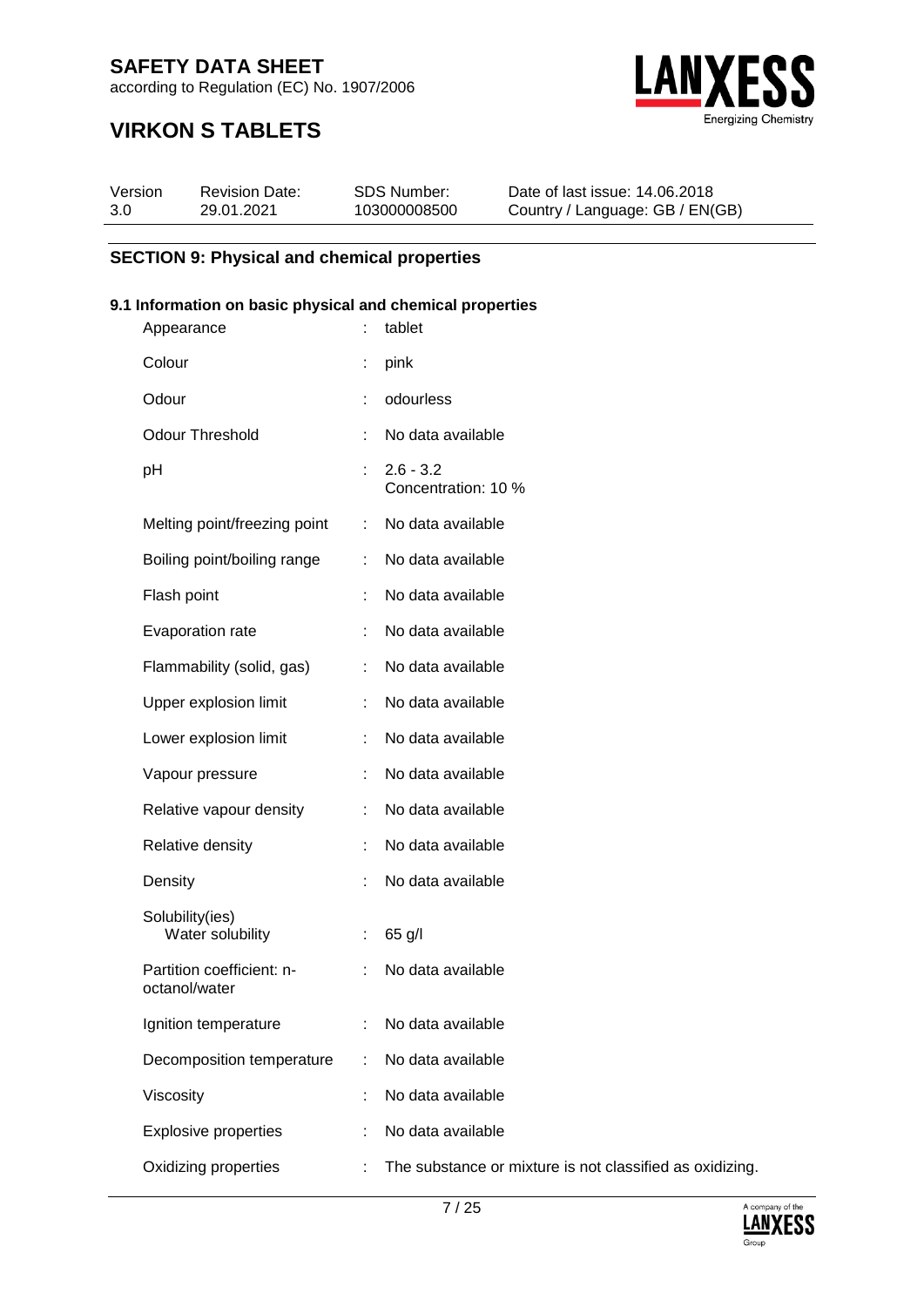according to Regulation (EC) No. 1907/2006



### **VIRKON S TABLETS**

| Version | <b>Revision Date:</b> | SDS Number:  | Date of last issue: 14.06.2018  |
|---------|-----------------------|--------------|---------------------------------|
| 3.0     | 29.01.2021            | 103000008500 | Country / Language: GB / EN(GB) |
|         |                       |              |                                 |

#### Method: Regulation (EC) No. 440/2008, Annex, A.17

#### **9.2 Other information**

No data available

#### **SECTION 10: Stability and reactivity**

#### **10.1 Reactivity**

No decomposition if stored and applied as directed.

#### **10.2 Chemical stability**

No decomposition if stored and applied as directed.

#### **10.3 Possibility of hazardous reactions**

| Stable under recommended storage conditions. |                                                                                                                                                                                           |
|----------------------------------------------|-------------------------------------------------------------------------------------------------------------------------------------------------------------------------------------------|
|                                              |                                                                                                                                                                                           |
|                                              |                                                                                                                                                                                           |
|                                              |                                                                                                                                                                                           |
|                                              |                                                                                                                                                                                           |
|                                              |                                                                                                                                                                                           |
|                                              |                                                                                                                                                                                           |
|                                              |                                                                                                                                                                                           |
|                                              |                                                                                                                                                                                           |
| Strong bases                                 |                                                                                                                                                                                           |
|                                              | Under normal conditions of storage and use, hazardous reac-<br>÷.<br>tions will not occur.<br>Dust may form explosive mixture in air.<br>Exposure to moisture<br>: Combustible substances |

#### **10.6 Hazardous decomposition products**

| Hazardous decomposition | $\therefore$ Chlorine |
|-------------------------|-----------------------|
| products                | Sulphur oxides        |
|                         | <b>Hypochlorites</b>  |

#### **SECTION 11: Toxicological information**

#### **11.1 Information on toxicological effects**

#### **Acute toxicity**

Not classified based on available information.

#### **Product:**

| Acute oral toxicity       | : LD50 (Rat, male and female): $4,123$ mg/kg<br>Method: OECD Test Guideline 401                                                                                               |
|---------------------------|-------------------------------------------------------------------------------------------------------------------------------------------------------------------------------|
| Acute inhalation toxicity | : LC50 (Rat, male and female): $> 3.7$ mg/l<br>Exposure time: 4 h<br>Test atmosphere: dust/mist<br>Assessment: The substance or mixture has no acute inhala-<br>tion toxicity |

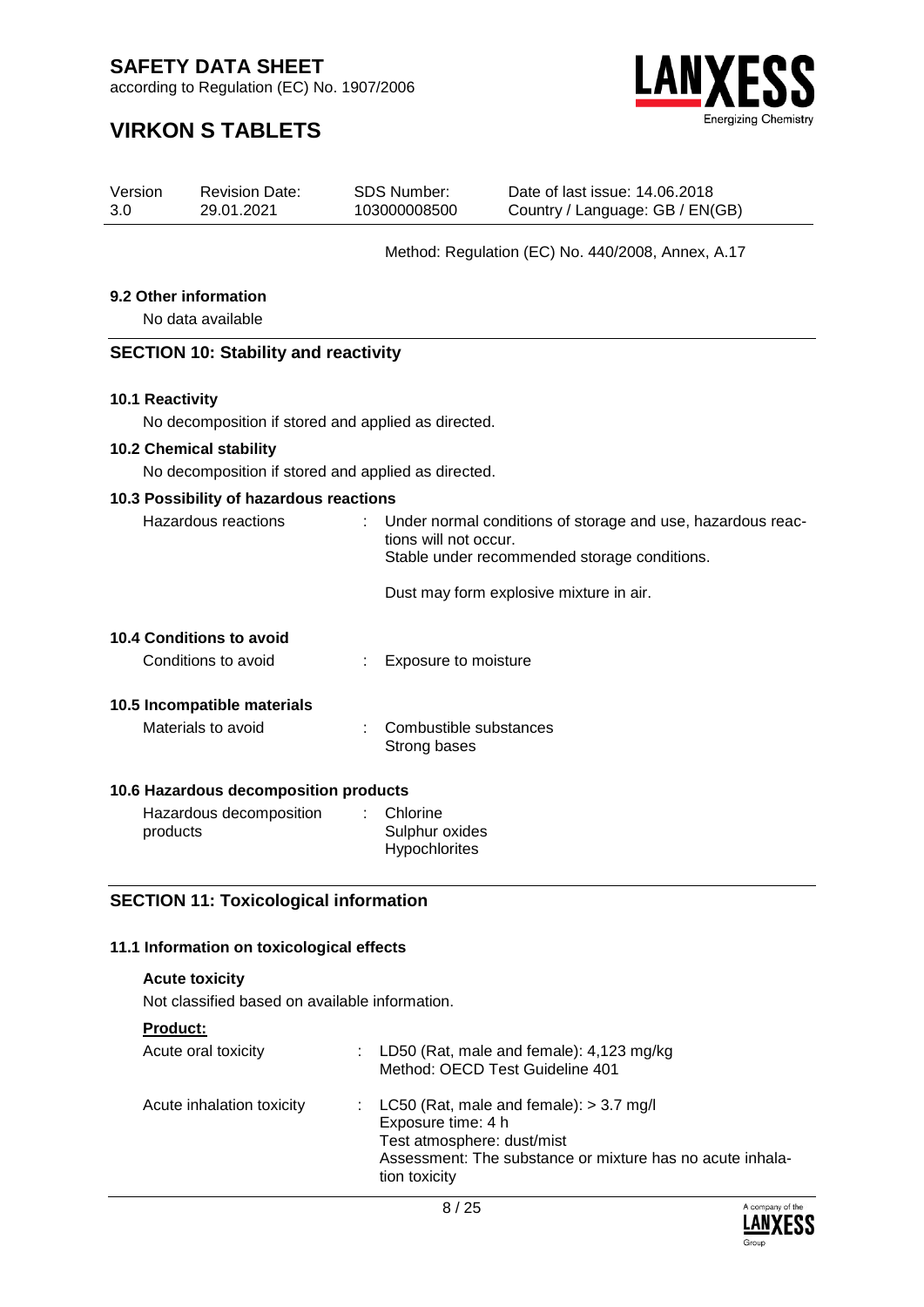according to Regulation (EC) No. 1907/2006



| Version<br>3.0 | <b>Revision Date:</b><br>29.01.2021                   | <b>SDS Number:</b><br>103000008500                                                                 | Date of last issue: 14.06.2018<br>Country / Language: GB / EN(GB)                                                                           |
|----------------|-------------------------------------------------------|----------------------------------------------------------------------------------------------------|---------------------------------------------------------------------------------------------------------------------------------------------|
|                |                                                       | the inhalation route.                                                                              | Remarks: the particle size measurements of the product indi-<br>cate that it is not respirable and therefore not bioavailable by            |
|                | Acute dermal toxicity                                 | 440/2008                                                                                           | LD50 (Rat, male and female): $>$ 5,000 mg/kg<br>Remarks: Extrapolation according to Regulation (EC) No.                                     |
|                | Components:                                           |                                                                                                    |                                                                                                                                             |
|                | pentapotassium bis(peroxymonosulphate) bis(sulphate): |                                                                                                    |                                                                                                                                             |
|                | Acute oral toxicity                                   | Method: OECD Test Guideline 423                                                                    | : LD50 (Rat, male and female): 500 mg/kg                                                                                                    |
|                | Acute inhalation toxicity                             | : LC0 (Rat, male): $>$ 5 mg/l<br>Exposure time: 4 h<br>Test atmosphere: dust/mist<br>tion toxicity | Method: OECD Test Guideline 403<br>Assessment: The substance or mixture has no acute inhala-<br>Remarks: Highest producible concentration.  |
|                | Acute dermal toxicity                                 | 440/2008                                                                                           | LD50 (Rat, male and female): $>$ 5,000 mg/kg<br>Method: OECD Test Guideline 402<br>Remarks: Extrapolation according to Regulation (EC) No.  |
|                | malic acid:                                           |                                                                                                    |                                                                                                                                             |
|                | Acute oral toxicity                                   | Method: OECD Test Guideline 401<br>GLP: no                                                         | : LD50 (Rat, male and female): 3,500 mg/kg                                                                                                  |
|                | Acute inhalation toxicity                             | Exposure time: 4 h<br>Test atmosphere: dust/mist                                                   | : LC0 (Rat, male and female): $> 1.306$ mg/l<br>Method: OECD Test Guideline 403<br>Remarks: Highest producible concentration.               |
|                | Acute dermal toxicity                                 | Method: OECD Test Guideline 401<br>GLP: no                                                         | : LD50 (Rabbit, female): $> 5,000$ mg/kg                                                                                                    |
|                | sulphamidic acid:                                     |                                                                                                    |                                                                                                                                             |
|                | Acute oral toxicity                                   | : LD50 (Rat, female): $2,140$ mg/kg<br>Method: OECD Test Guideline 401<br>GLP: yes                 |                                                                                                                                             |
|                | Acute dermal toxicity                                 | GLP: yes                                                                                           | LD50 (Rat, male and female): $>$ 2,000 mg/kg<br>Method: OECD Test Guideline 402<br>Assessment: The substance or mixture has no acute dermal |

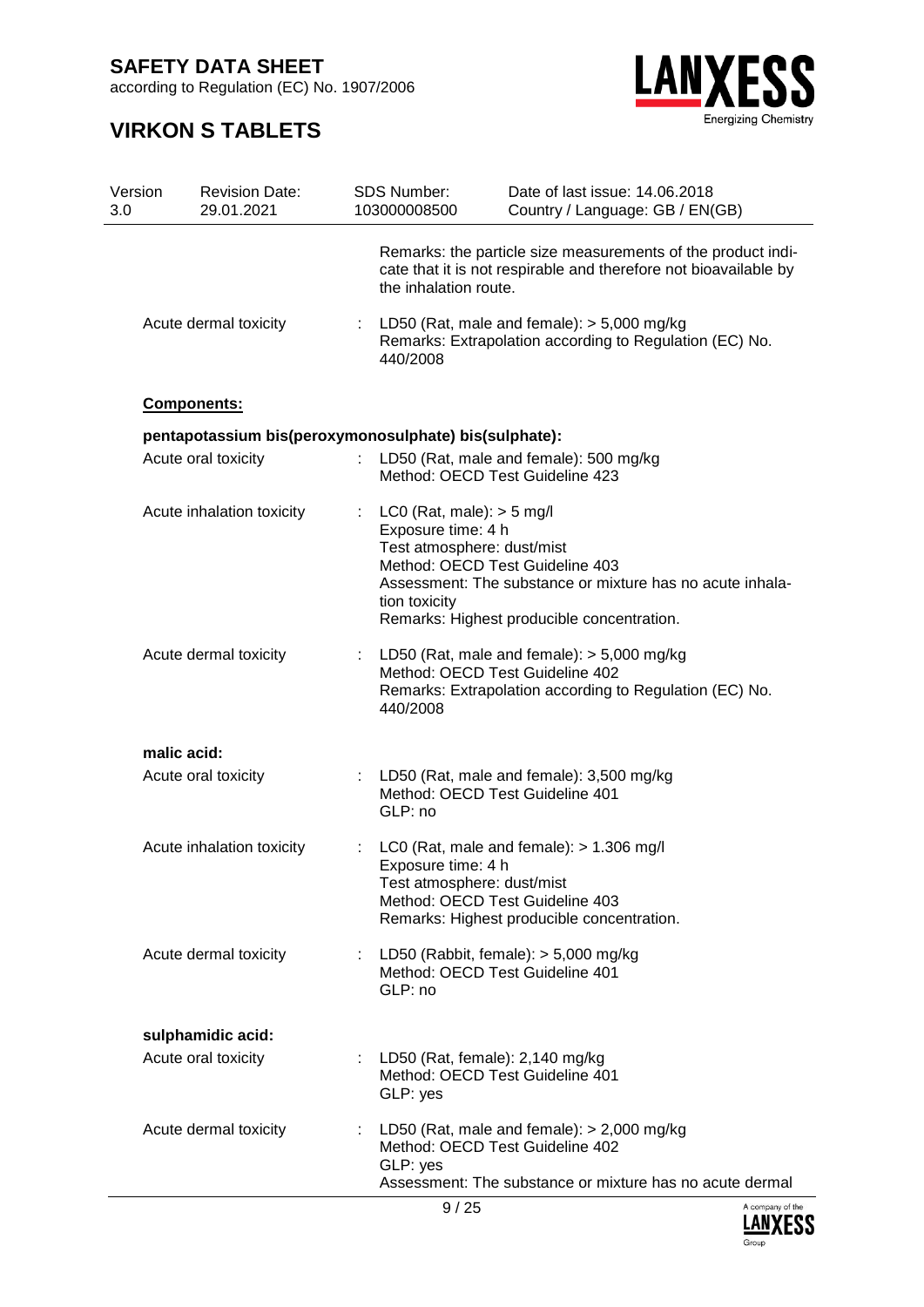according to Regulation (EC) No. 1907/2006

### **VIRKON S TABLETS**



| Version<br>3.0 |          | <b>Revision Date:</b><br>29.01.2021                                               |    | <b>SDS Number:</b><br>103000008500                                             | Date of last issue: 14.06.2018<br>Country / Language: GB / EN(GB)                                                                                                                    |
|----------------|----------|-----------------------------------------------------------------------------------|----|--------------------------------------------------------------------------------|--------------------------------------------------------------------------------------------------------------------------------------------------------------------------------------|
|                |          |                                                                                   |    | toxicity                                                                       |                                                                                                                                                                                      |
|                |          | Benzenesulfonic acid, C10-13-alkyl derivs., sodium salts:                         |    |                                                                                |                                                                                                                                                                                      |
|                |          | Acute oral toxicity                                                               |    | Method: OECD Test Guideline 401<br>GLP: no                                     | LD50 (Rat, male and female): 1,080 mg/kg                                                                                                                                             |
|                |          | Acute dermal toxicity                                                             |    | GLP: yes<br>toxicity                                                           | : LD50 (Rat, male and female): $> 2,000$ mg/kg<br>Method: OECD Test Guideline 402<br>Assessment: The substance or mixture has no acute dermal<br>Remarks: Dosage caused no mortality |
|                |          | potassium hydrogensulphate:                                                       |    |                                                                                |                                                                                                                                                                                      |
|                |          | Acute oral toxicity                                                               | ÷  | LD50 (Rat): 2,340 mg/kg                                                        |                                                                                                                                                                                      |
|                |          | dipotassium disulphate:                                                           |    |                                                                                |                                                                                                                                                                                      |
|                |          | Acute oral toxicity                                                               |    | : LD50 (Rat, male): $2,140$ mg/kg<br>Method: OECD Test Guideline 401           | Remarks: Test results on an analogous product                                                                                                                                        |
|                |          | Acute inhalation toxicity                                                         |    |                                                                                | Assessment: Corrosive to the respiratory tract.                                                                                                                                      |
|                |          |                                                                                   |    | inhalation.                                                                    | Assessment: The component/mixture is toxic after short term                                                                                                                          |
|                |          | dipotassium peroxodisulphate:                                                     |    |                                                                                |                                                                                                                                                                                      |
|                |          | Acute oral toxicity                                                               | ÷. | LD50 (Rat): 700 mg/kg                                                          |                                                                                                                                                                                      |
|                |          | Acute inhalation toxicity                                                         |    | : LC0 (Rat): $> 2.95$ mg/l<br>Exposure time: 4 h<br>Test atmosphere: dust/mist | Remarks: Highest producible concentration.                                                                                                                                           |
|                |          | Acute dermal toxicity                                                             | t. | LD50 (Rabbit): > 10,000 mg/kg                                                  |                                                                                                                                                                                      |
|                |          | <b>Skin corrosion/irritation</b><br>Causes skin irritation.                       |    |                                                                                |                                                                                                                                                                                      |
|                | Product: | Species: Rabbit<br>Method: OECD Test Guideline 404<br>Result: Irritating to skin. |    |                                                                                |                                                                                                                                                                                      |
|                |          | Components:                                                                       |    |                                                                                |                                                                                                                                                                                      |

#### **pentapotassium bis(peroxymonosulphate) bis(sulphate):**

Species: Rabbit

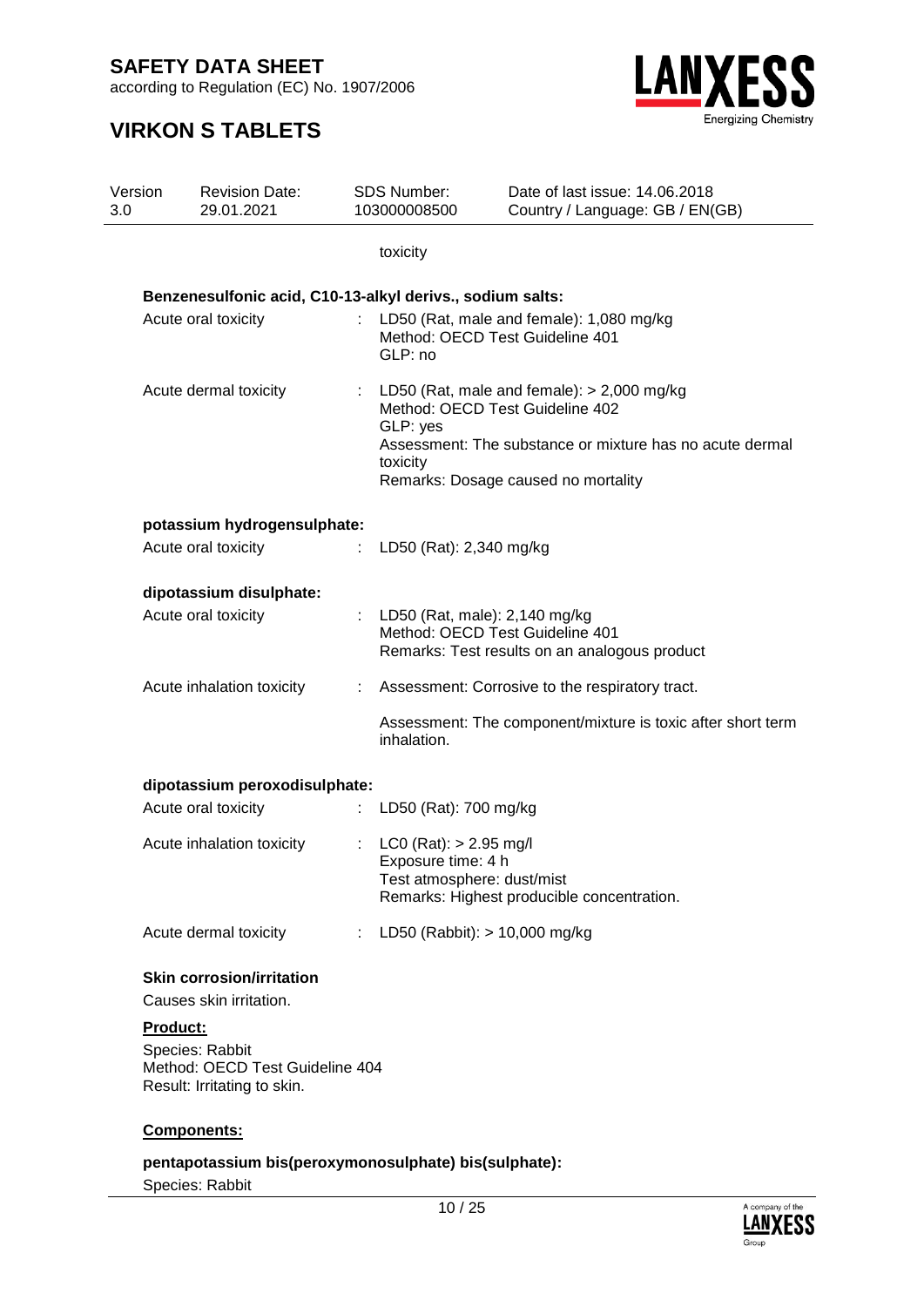according to Regulation (EC) No. 1907/2006



### **VIRKON S TABLETS**

Version 3.0 Revision Date: 29.01.2021 SDS Number: 103000008500 Date of last issue: 14.06.2018 Country / Language: GB / EN(GB)

Method: OECD Test Guideline 404 Result: Causes burns.

#### **malic acid:**

Species: Rabbit Method: OECD Test Guideline 404 Result: No skin irritation

#### **sulphamidic acid:**

Species: Rabbit Method: OECD Test Guideline 404 Result: Irritating to skin.

#### **Benzenesulfonic acid, C10-13-alkyl derivs., sodium salts:**

Species: Rabbit Method: OECD Test Guideline 404 Result: Irritating to skin. GLP: no

#### **potassium hydrogensulphate:**

Assessment: Causes burns.

#### **dipotassium disulphate:**

Assessment: Causes severe burns.

#### **dipotassium peroxodisulphate:**

Species: Rabbit Method: OECD Test Guideline 404 Result: Irritating to skin.

#### **Serious eye damage/eye irritation**

Causes serious eye damage.

#### **Components:**

#### **pentapotassium bis(peroxymonosulphate) bis(sulphate):**

Species: Rabbit Method: OECD Test Guideline 405 Result: Risk of serious damage to eyes.

#### **malic acid:**

Species: Rabbit Method: OECD Test Guideline 405 Result: Irritating to eyes.

#### **sulphamidic acid:**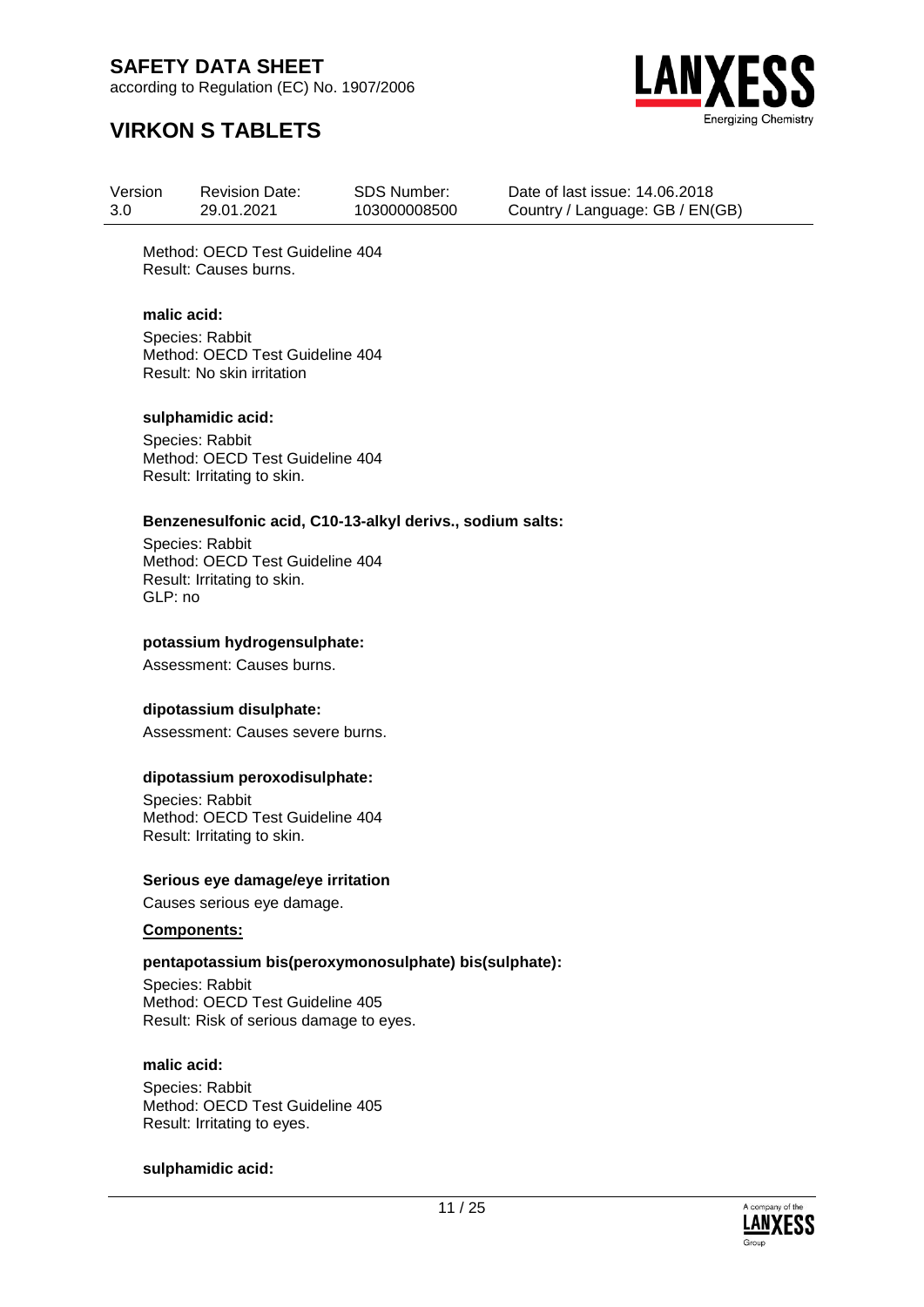according to Regulation (EC) No. 1907/2006



### **VIRKON S TABLETS**

| Version | <b>Revision Date:</b> | SDS Number:  |
|---------|-----------------------|--------------|
| 3.0     | 29.01.2021            | 103000008500 |

Date of last issue: 14.06.2018 Country / Language: GB / EN(GB)

Species: Rabbit Method: OECD Test Guideline 405 Result: Irritating to eyes.

#### **Benzenesulfonic acid, C10-13-alkyl derivs., sodium salts:**

Species: Rabbit Method: OECD Test Guideline 405 Result: Irreversible effects on the eye GLP: yes

#### **dipotassium disulphate:**

Assessment: Risk of serious damage to eyes.

#### **dipotassium peroxodisulphate:**

Result: Irritating to eyes.

#### **Respiratory or skin sensitisation**

#### **Skin sensitisation**

Not classified based on available information.

#### **Respiratory sensitisation**

Not classified based on available information.

#### **Product:**

Exposure routes: Skin contact Species: Guinea pig Method: OECD Test Guideline 406 Result: Did not cause sensitisation on laboratory animals.

Exposure routes: Inhalation Species: Mammal - species unspecified Method: Expert judgement Result: Does not cause respiratory sensitisation.

#### **Components:**

#### **pentapotassium bis(peroxymonosulphate) bis(sulphate):**

Exposure routes: Skin contact Species: Guinea pig Method: OECD Test Guideline 406 Result: Does not cause skin sensitisation.

#### **malic acid:**

Exposure routes: Skin contact Species: Guinea pig Method: OECD Test Guideline 406 Result: Did not cause sensitisation on laboratory animals. GLP: yes

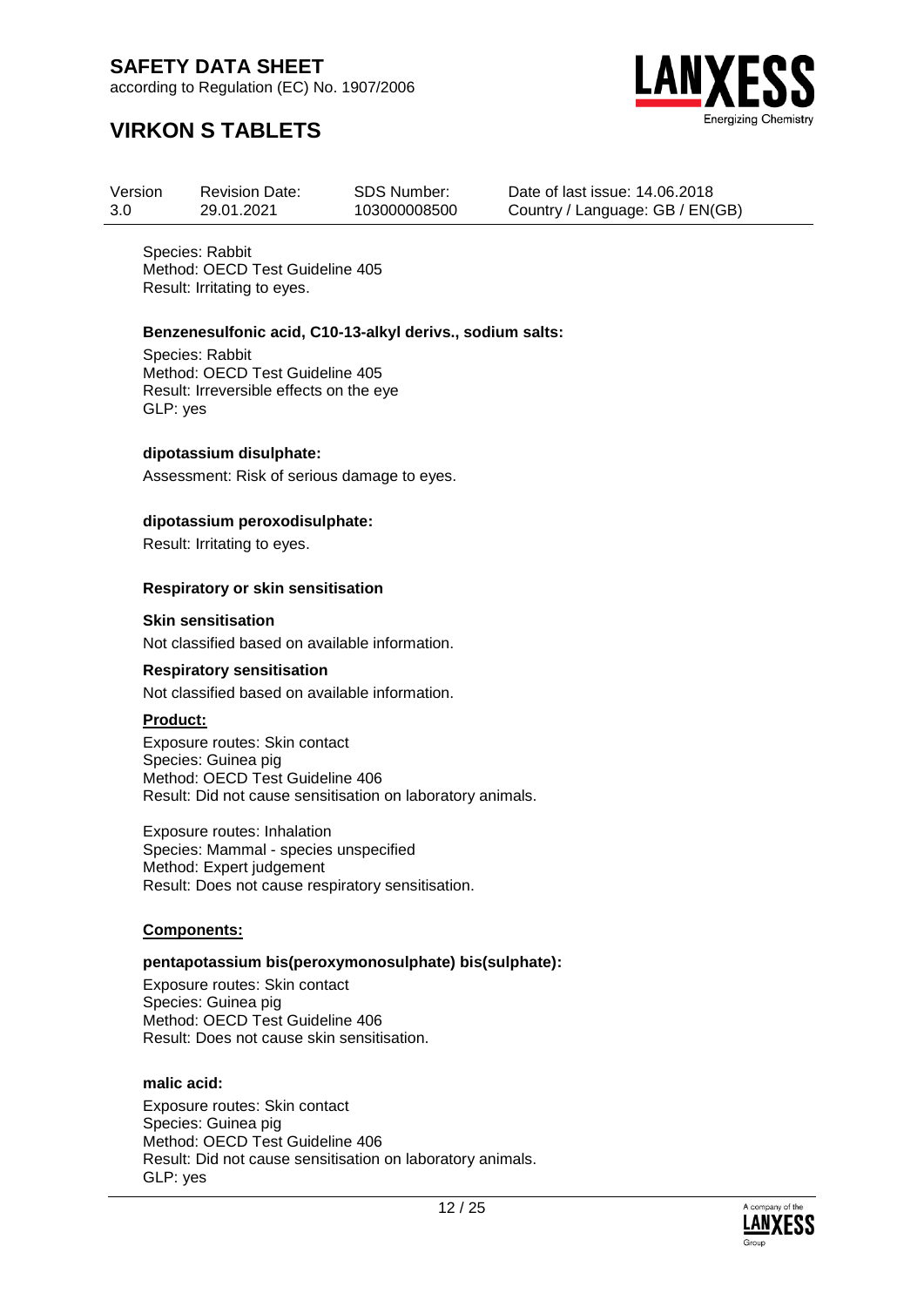according to Regulation (EC) No. 1907/2006



### **VIRKON S TABLETS**

| Version | <b>Revision Date:</b> | <b>SDS Number:</b> | Date of |
|---------|-----------------------|--------------------|---------|
| 3.0     | 29.01.2021            | 103000008500       | Country |

last issue: 14.06.2018 / Language: GB / EN(GB)

#### **sulphamidic acid:**

Result: Did not cause sensitisation on laboratory animals.

#### **Benzenesulfonic acid, C10-13-alkyl derivs., sodium salts:**

Test Type: Maximisation Test Exposure routes: Skin contact Species: Guinea pig Method: OECD Test Guideline 406 Result: Did not cause sensitisation on laboratory animals. GLP: yes

#### **dipotassium peroxodisulphate:**

Exposure routes: Inhalation Species: Mammal - species unspecified Result: May cause sensitisation by inhalation.

Exposure routes: Skin contact Species: Mouse Method: OECD Test Guideline 429 Result: May cause sensitisation by skin contact.

#### **Germ cell mutagenicity**

Not classified based on available information.

#### **Components:**

#### **pentapotassium bis(peroxymonosulphate) bis(sulphate):**

| Genotoxicity in vitro | Test system: Mammalian-Animal<br>Metabolic activation: with and without metabolic activation<br>Method: OECD Test Guideline 476<br>Result: positive<br>GLP: yes |
|-----------------------|-----------------------------------------------------------------------------------------------------------------------------------------------------------------|
|                       | Test system: Bacteria<br>Metabolic activation: with and without metabolic activation<br>Method: OECD Test Guideline 471<br>Result: negative<br>GLP: yes         |
|                       | Test system: Mammalian-Human<br>Metabolic activation: with and without metabolic activation<br>Method: OECD Test Guideline 473<br>Result: positive<br>GLP: yes  |
| Genotoxicity in vivo  | Species: Mammalian-Animal<br><b>Application Route: Oral</b><br>Method: OECD Test Guideline 474<br>Result: negative                                              |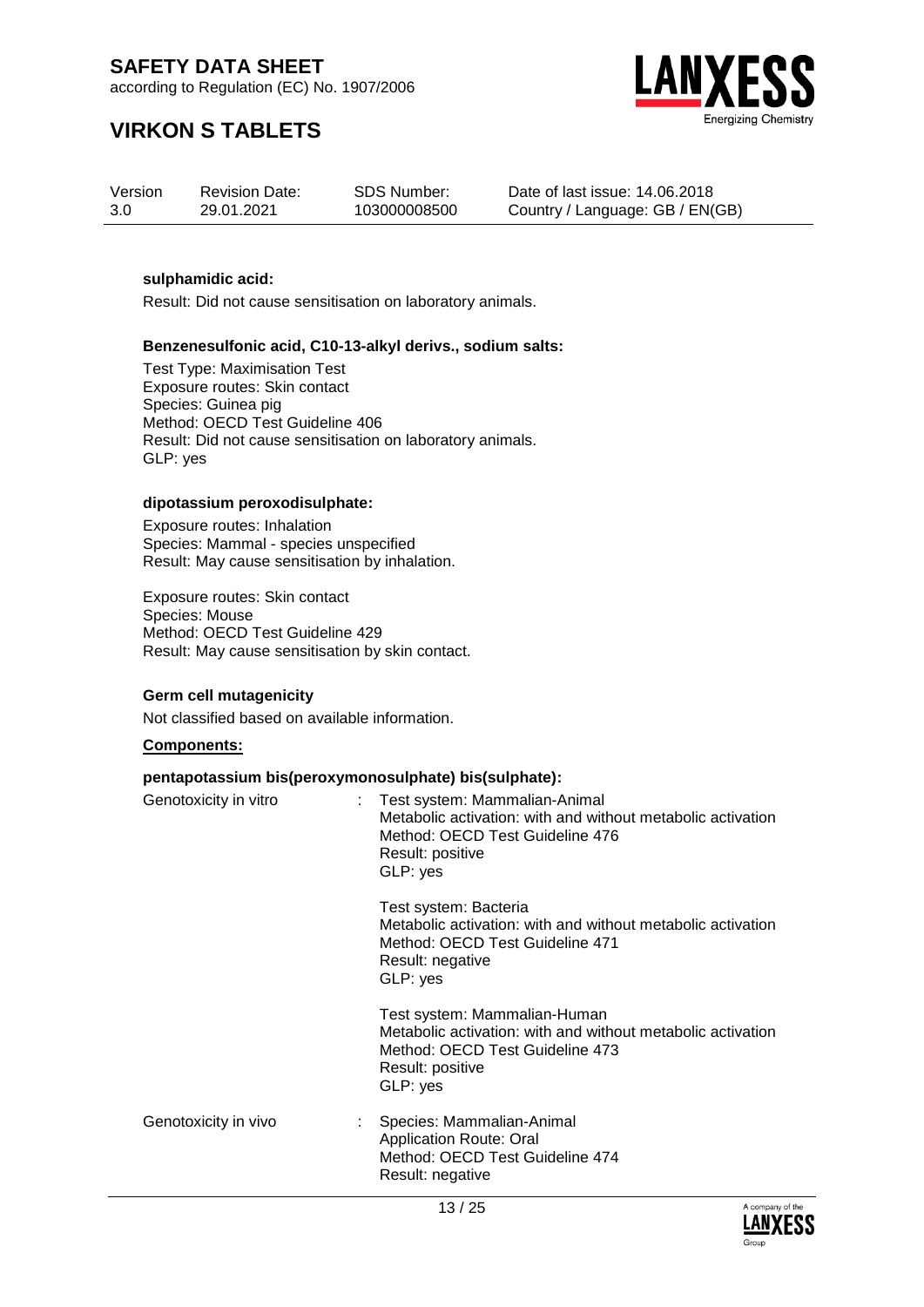according to Regulation (EC) No. 1907/2006



| Version<br>3.0        | <b>Revision Date:</b><br>29.01.2021 | <b>SDS Number:</b><br>103000008500                                                                                                          | Date of last issue: 14.06.2018<br>Country / Language: GB / EN(GB)                                                                                                                                   |  |  |
|-----------------------|-------------------------------------|---------------------------------------------------------------------------------------------------------------------------------------------|-----------------------------------------------------------------------------------------------------------------------------------------------------------------------------------------------------|--|--|
|                       |                                     |                                                                                                                                             |                                                                                                                                                                                                     |  |  |
|                       | malic acid:                         |                                                                                                                                             |                                                                                                                                                                                                     |  |  |
|                       | Genotoxicity in vitro               | cological tests.                                                                                                                            | Remarks: Not mutagenic in a standard battery of genetic toxi-                                                                                                                                       |  |  |
|                       | sulphamidic acid:                   |                                                                                                                                             |                                                                                                                                                                                                     |  |  |
| Genotoxicity in vitro |                                     | Result: negative<br>GLP: yes                                                                                                                | Test system: Mammalian-Human<br>Metabolic activation: with and without metabolic activation<br>Method: OECD Test Guideline 487                                                                      |  |  |
|                       |                                     | Result: negative                                                                                                                            | Test system: Mammalian-Animal<br>Metabolic activation: with and without metabolic activation<br>Method: OECD Test Guideline 476                                                                     |  |  |
|                       |                                     | Test system: Bacteria<br>Metabolic activation: with and without metabolic activation<br>Method: OECD Test Guideline 471<br>Result: negative |                                                                                                                                                                                                     |  |  |
|                       |                                     | Benzenesulfonic acid, C10-13-alkyl derivs., sodium salts:                                                                                   |                                                                                                                                                                                                     |  |  |
|                       | Genotoxicity in vitro               | Test Type: Ames test<br>Result: negative<br>GLP: yes                                                                                        | Test system: Salmonella typhimurium<br>Metabolic activation: with and without metabolic activation<br>Method: OECD Test Guideline 471                                                               |  |  |
|                       |                                     | Result: negative<br>GLP: yes                                                                                                                | Test Type: Chromosome aberration test in vitro<br>Test system: Chinese hamster ovary cells<br>Metabolic activation: without metabolic activation<br>Method: OECD Test Guideline 473                 |  |  |
|                       |                                     | Result: positive<br>GLP: yes                                                                                                                | Test Type: Chromosome aberration test in vitro<br>Test system: Chinese hamster ovary cells<br>Metabolic activation: with metabolic activation<br>Method: OECD Test Guideline 473                    |  |  |
|                       |                                     | Result: negative<br>GLP: yes                                                                                                                | Test Type: In vitro mammalian cell gene mutation test<br>Test system: Chinese hamster ovary cells<br>Metabolic activation: with and without metabolic activation<br>Method: OECD Test Guideline 476 |  |  |

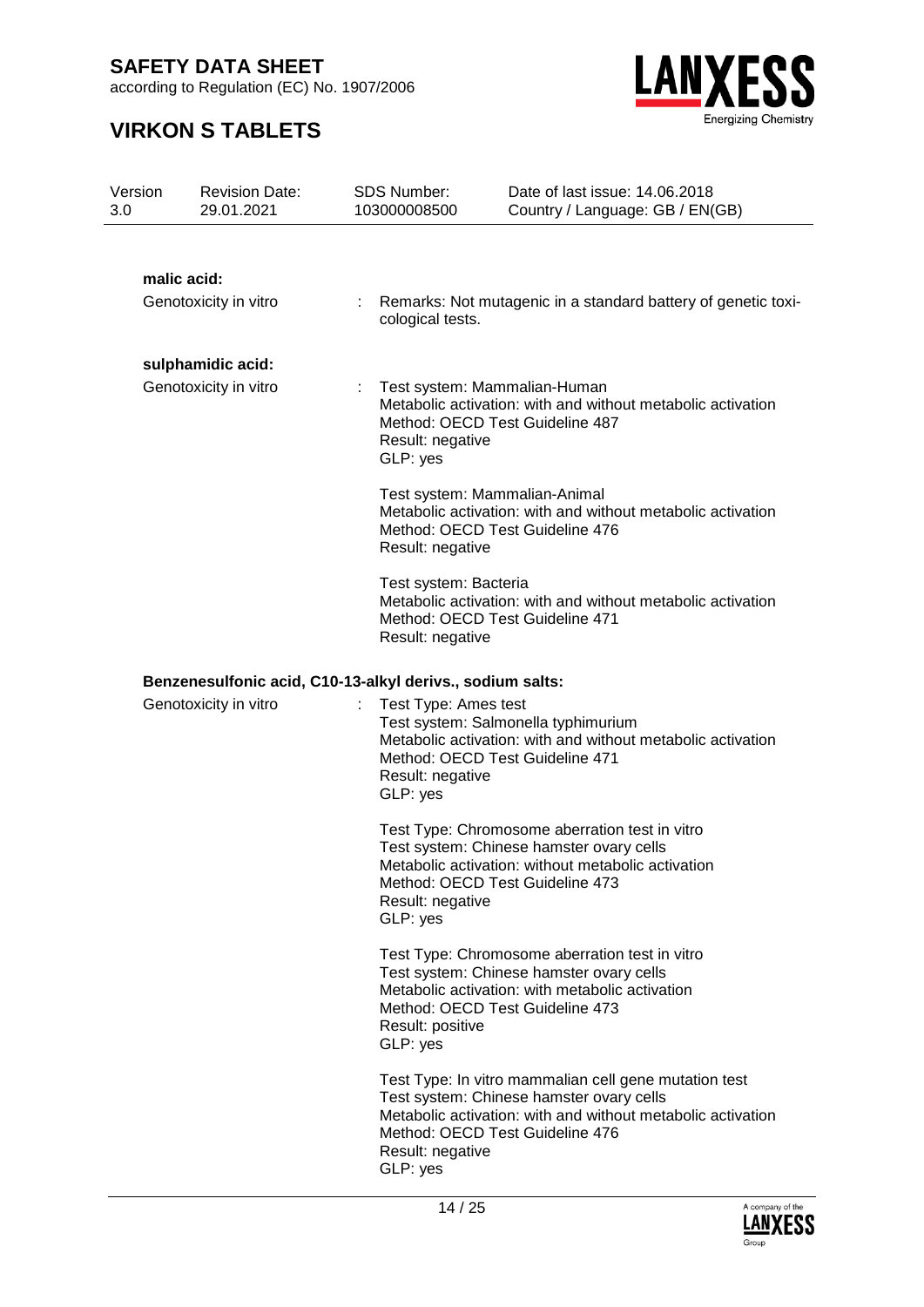according to Regulation (EC) No. 1907/2006



| Version<br>3.0 | <b>Revision Date:</b><br>29.01.2021                                            |                | <b>SDS Number:</b><br>103000008500                                                                                                               | Date of last issue: 14.06.2018<br>Country / Language: GB / EN(GB)                                                                                                                                                                                                                                                                                                                                                                                      |
|----------------|--------------------------------------------------------------------------------|----------------|--------------------------------------------------------------------------------------------------------------------------------------------------|--------------------------------------------------------------------------------------------------------------------------------------------------------------------------------------------------------------------------------------------------------------------------------------------------------------------------------------------------------------------------------------------------------------------------------------------------------|
|                | Genotoxicity in vivo                                                           |                | Test Type: Cytogenetic assay<br>Species: Mouse (male)<br>Cell type: Bone marrow<br><b>Application Route: Oral</b><br>Result: negative<br>GLP: no |                                                                                                                                                                                                                                                                                                                                                                                                                                                        |
|                |                                                                                |                | Species: Mouse (male)<br><b>Application Route: Oral</b><br>Result: negative<br>GLP: no                                                           | Test Type: dominant lethal test                                                                                                                                                                                                                                                                                                                                                                                                                        |
|                | dipotassium peroxodisulphate:                                                  |                |                                                                                                                                                  |                                                                                                                                                                                                                                                                                                                                                                                                                                                        |
|                | Genotoxicity in vitro                                                          | $\mathbb{R}^n$ | cological tests.                                                                                                                                 | Remarks: Not mutagenic in a standard battery of genetic toxi-                                                                                                                                                                                                                                                                                                                                                                                          |
|                | Carcinogenicity                                                                |                |                                                                                                                                                  |                                                                                                                                                                                                                                                                                                                                                                                                                                                        |
|                | Not classified based on available information.                                 |                |                                                                                                                                                  |                                                                                                                                                                                                                                                                                                                                                                                                                                                        |
|                | <b>Reproductive toxicity</b><br>Not classified based on available information. |                |                                                                                                                                                  |                                                                                                                                                                                                                                                                                                                                                                                                                                                        |
|                | <b>Components:</b>                                                             |                |                                                                                                                                                  |                                                                                                                                                                                                                                                                                                                                                                                                                                                        |
|                | pentapotassium bis(peroxymonosulphate) bis(sulphate):                          |                |                                                                                                                                                  |                                                                                                                                                                                                                                                                                                                                                                                                                                                        |
| ment           | Effects on foetal develop-                                                     |                | dose levels tested.                                                                                                                              | Remarks: No teratogenic or foetotoxic effects were found at all                                                                                                                                                                                                                                                                                                                                                                                        |
|                | malic acid:                                                                    |                |                                                                                                                                                  |                                                                                                                                                                                                                                                                                                                                                                                                                                                        |
| ment           |                                                                                |                |                                                                                                                                                  | Effects on foetal develop- : Remarks: No known significant effects or critical hazards.                                                                                                                                                                                                                                                                                                                                                                |
|                | Benzenesulfonic acid, C10-13-alkyl derivs., sodium salts:                      |                |                                                                                                                                                  |                                                                                                                                                                                                                                                                                                                                                                                                                                                        |
|                | Effects on fertility                                                           |                | <b>Application Route: Oral</b><br>GLP: no                                                                                                        | Test Type: Three-generation study<br>Species: Rat, male and female<br>Dose: 0 - 14 - 70 - 350 milligram per kilogram<br>General Toxicity - Parent: NOAEL: 350 mg/kg body weight<br>General Toxicity F1: NOAEL: 350 mg/kg body weight<br>General Toxicity F2: NOAEL: 350 mg/kg body weight<br>Fertility: NOAEL: 350 mg/kg body weight<br>Result: Animal testing did not show any effects on fertility.<br>Remarks: Test results on an analogous product |
| ment           | Effects on foetal develop-                                                     |                | Species: Rat, female<br><b>Application Route: Oral</b>                                                                                           | General Toxicity Maternal: NOAEL: 300 mg/kg body weight<br>Teratogenicity: NOAEL: 300 mg/kg body weight                                                                                                                                                                                                                                                                                                                                                |

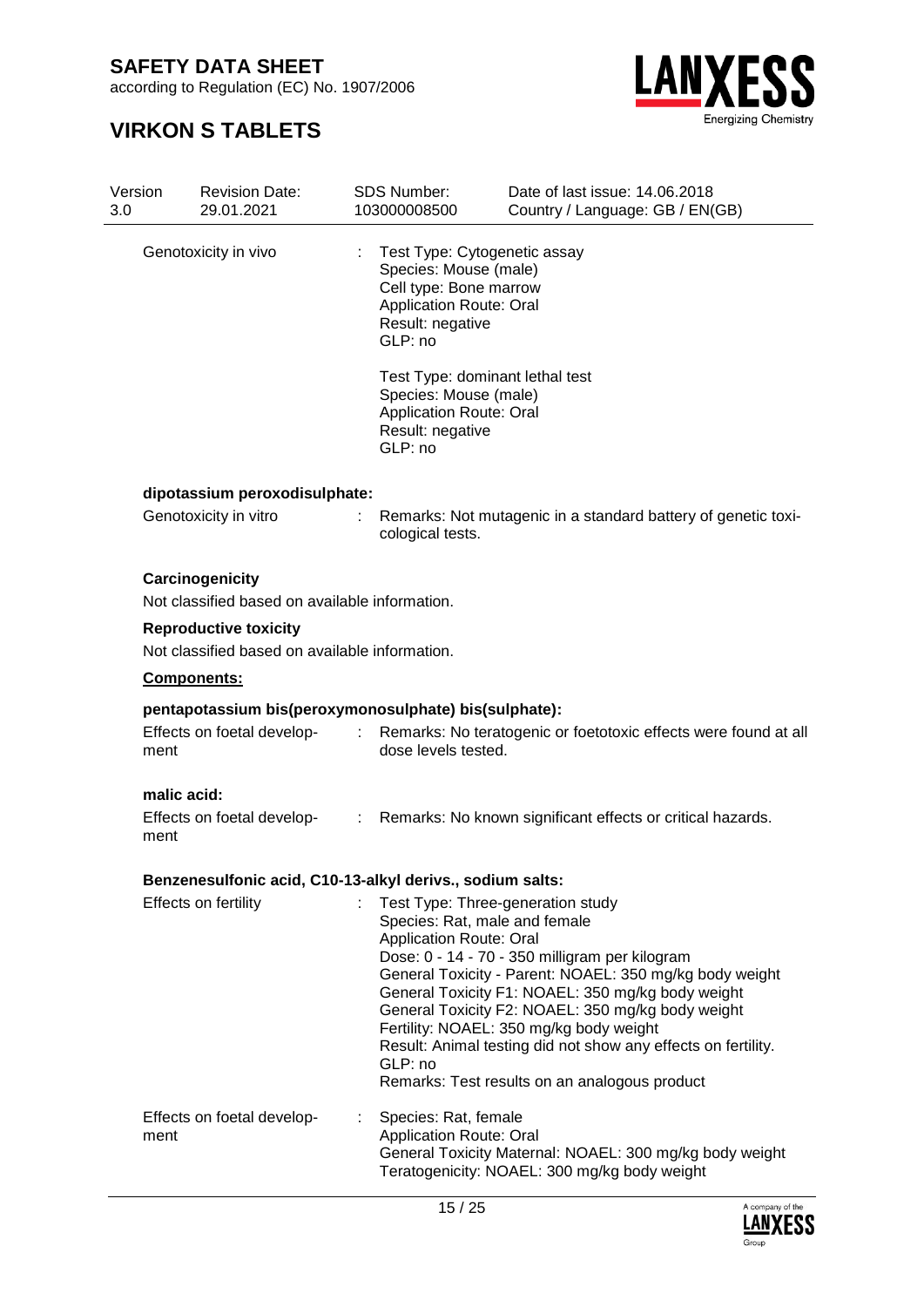according to Regulation (EC) No. 1907/2006

### **VIRKON S TABLETS**



Version 3.0 Revision Date: 29.01.2021 SDS Number: 103000008500 Date of last issue: 14.06.2018 Country / Language: GB / EN(GB)

> Result: No teratogenic effects GLP: no Remarks: Test results on an analogous product

#### **STOT - single exposure**

Not classified based on available information.

#### **Components:**

#### **potassium hydrogensulphate:**

Assessment: May cause respiratory irritation.

#### **dipotassium peroxodisulphate:**

Assessment: May cause respiratory irritation.

#### **STOT - repeated exposure**

Not classified based on available information.

#### **Repeated dose toxicity**

#### **Components:**

#### **pentapotassium bis(peroxymonosulphate) bis(sulphate):**

Species: Rat, male and female LOAEL: > 1,000 mg/kg Application Route: Oral Exposure time: 28 d Number of exposures: 7 days/week Method: OECD Test Guideline 407 Remarks: Subacute toxicity

Species: Rat, male and female LOAEL: 600 mg/kg Application Route: Oral Exposure time: 90 d Number of exposures: 7 days/week Method: OECD Test Guideline 408 Remarks: Subchronic toxicity

**malic acid:**

Remarks: No known significant effects or critical hazards.

#### **Benzenesulfonic acid, C10-13-alkyl derivs., sodium salts:**

Species: Rat, male and female NOAEL: 85 mg/kg LOAEL: 145 mg/kg Application Route: Oral Exposure time: 36 w Number of exposures: daily GLP: no

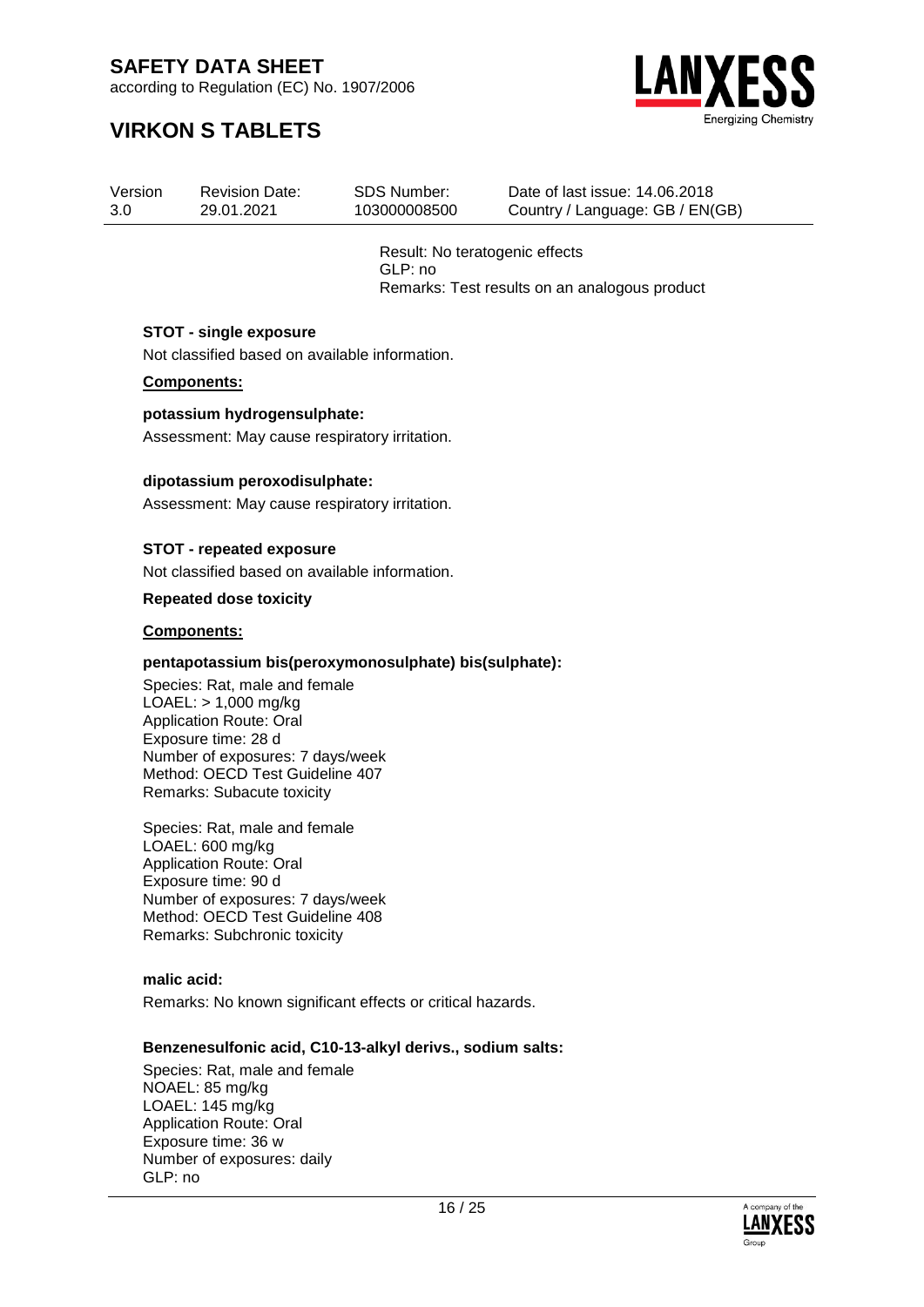according to Regulation (EC) No. 1907/2006



### **VIRKON S TABLETS**

| Version | <b>Revision Date:</b> | <b>SDS Number:</b> |  |
|---------|-----------------------|--------------------|--|
| 3.0     | 29.01.2021            | 103000008500       |  |

Date of last issue: 14.06.2018 Country / Language: GB / EN(GB)

Remarks: Subchronic toxicity

#### **Aspiration toxicity**

Not classified based on available information.

**Further information**

#### **Product:**

Remarks: No data available

#### **SECTION 12: Ecological information**

#### **12.1 Toxicity**

| <b>Product:</b>                                          |                                                                                                                                                                           |
|----------------------------------------------------------|---------------------------------------------------------------------------------------------------------------------------------------------------------------------------|
| Toxicity to fish<br>t.                                   | LC50 (Salmo salar (Atlantic salmon)): 24.6 mg/l<br>Exposure time: 96 h<br>Method: Regulation (EC) No. 440/2008, Annex, C.1<br>Remarks: Fresh water                        |
| Toxicity to daphnia and other :<br>aquatic invertebrates | EC50 (Daphnia magna (Water flea)): 6.5 mg/l<br>Exposure time: 48 h<br>Method: OECD Test Guideline 202<br>Remarks: Fresh water                                             |
| Toxicity to algae                                        | NOEC (Desmodesmus subspicatus (green algae)): 6.25 mg/l<br>Exposure time: 72 h<br>Method: OECD Test Guideline 201<br>Remarks: Fresh water                                 |
| Components:                                              |                                                                                                                                                                           |
| pentapotassium bis(peroxymonosulphate) bis(sulphate):    |                                                                                                                                                                           |
| Toxicity to fish                                         | LC50 (Oncorhynchus mykiss (rainbow trout)): 53 mg/l<br>Exposure time: 96 h<br>Method: OECD Test Guideline 203<br>GLP: yes<br>Remarks: Fresh water                         |
| aquatic invertebrates                                    | Toxicity to daphnia and other : EC50 (Daphnia magna (Water flea)): 3.5 mg/l<br>Exposure time: 48 h<br>Method: OECD Test Guideline 202<br>GLP: yes<br>Remarks: Fresh water |
| Toxicity to algae<br>t.                                  | EC50 (Pseudokirchneriella subcapitata (microalgae)): > 1 mg/l<br>Exposure time: 72 h<br>Method: OECD Test Guideline 201<br>GLP: yes<br>Remarks: Fresh water               |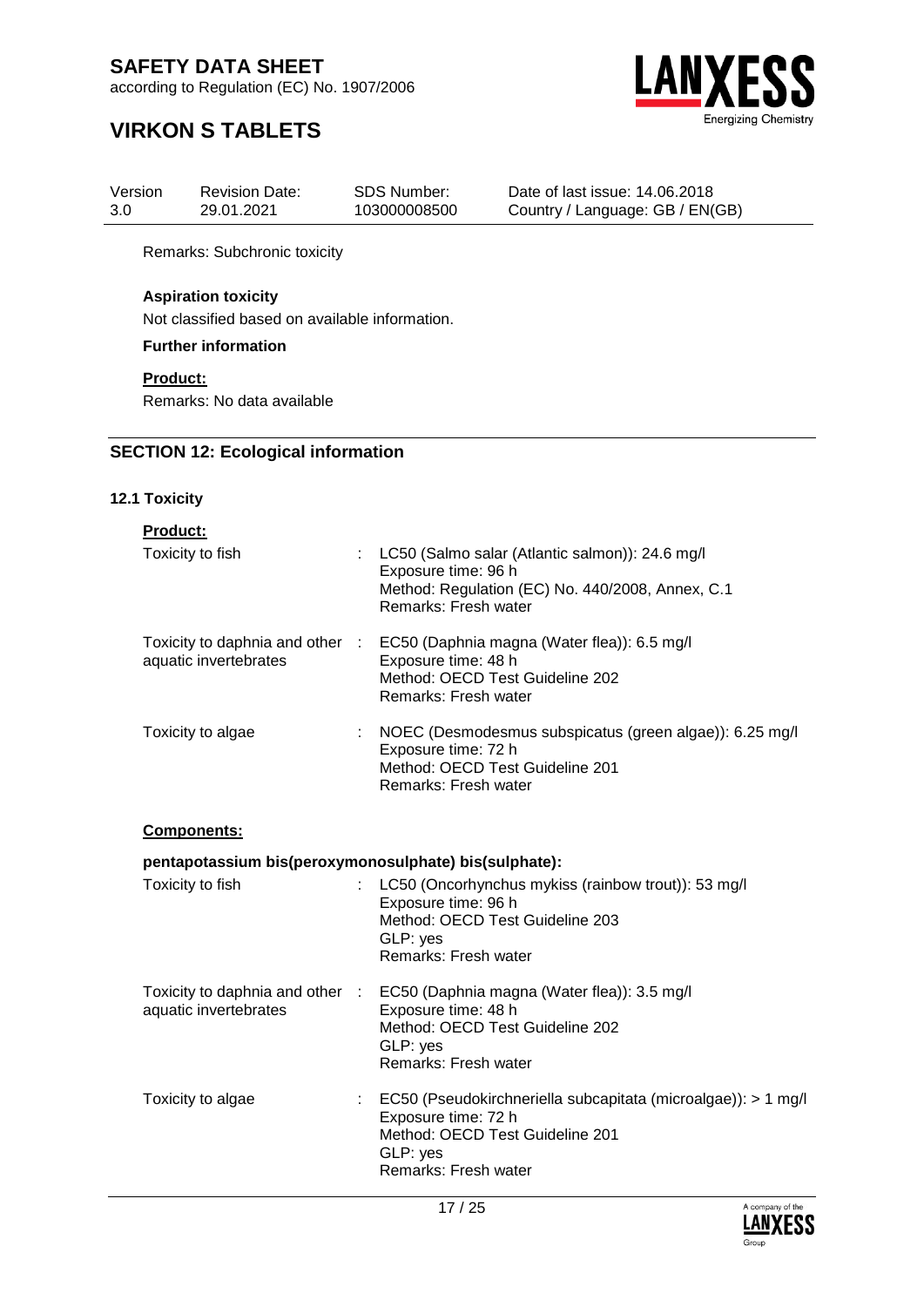according to Regulation (EC) No. 1907/2006



| Version<br>3.0 | <b>Revision Date:</b><br>29.01.2021                      | <b>SDS Number:</b><br>103000008500                                                                                       | Date of last issue: 14,06,2018<br>Country / Language: GB / EN(GB) |
|----------------|----------------------------------------------------------|--------------------------------------------------------------------------------------------------------------------------|-------------------------------------------------------------------|
|                |                                                          | mg/l<br>Exposure time: 72 h<br>Method: OECD Test Guideline 201<br>GLP: yes<br>Remarks: Fresh water                       | NOEC (Pseudokirchneriella subcapitata (microalgae)): 0.5          |
|                | malic acid:                                              |                                                                                                                          |                                                                   |
|                | Toxicity to fish                                         | Exposure time: 96 h<br>Method: OECD Test Guideline 203<br>GLP: yes<br>Remarks: Fresh water                               | LC50 (Danio rerio (zebra fish)): > 100 mg/l                       |
|                | Toxicity to daphnia and other :<br>aquatic invertebrates | Exposure time: 48 h<br>Method: OECD Test Guideline 202<br>GLP: yes<br>Remarks: Fresh water                               | EC50 (Daphnia magna (Water flea)): 240 mg/l                       |
|                | Toxicity to algae                                        | EC50 (algae): $> 100$ mg/l<br>Exposure time: 72 h<br>Method: OECD Test Guideline 201<br>GLP: yes<br>Remarks: Fresh water |                                                                   |
|                |                                                          | NOEC (algae): 100 mg/l<br>Exposure time: 72 h<br>Method: OECD Test Guideline 201<br>GLP: yes<br>Remarks: Fresh water     |                                                                   |
|                | sulphamidic acid:                                        |                                                                                                                          |                                                                   |
|                | Toxicity to fish                                         | Exposure time: 96 h<br>Method: OECD Test Guideline 203<br>GLP: no<br>Remarks: Fresh water                                | LC50 (Pimephales promelas (fathead minnow)): 70.3 mg/l            |
|                | Toxicity to daphnia and other<br>aquatic invertebrates   | Exposure time: 48 h<br>Method: OECD Test Guideline 202<br>GLP: yes<br>Remarks: Fresh water                               | EC50 (Daphnia magna (Water flea)): 71.6 mg/l                      |
|                | Toxicity to algae                                        | End point: Growth rate<br>Exposure time: 72 h<br>Method: OECD Test Guideline 201<br>GLP: yes                             | EC50 (Desmodesmus subspicatus (green algae)): 48 mg/l             |

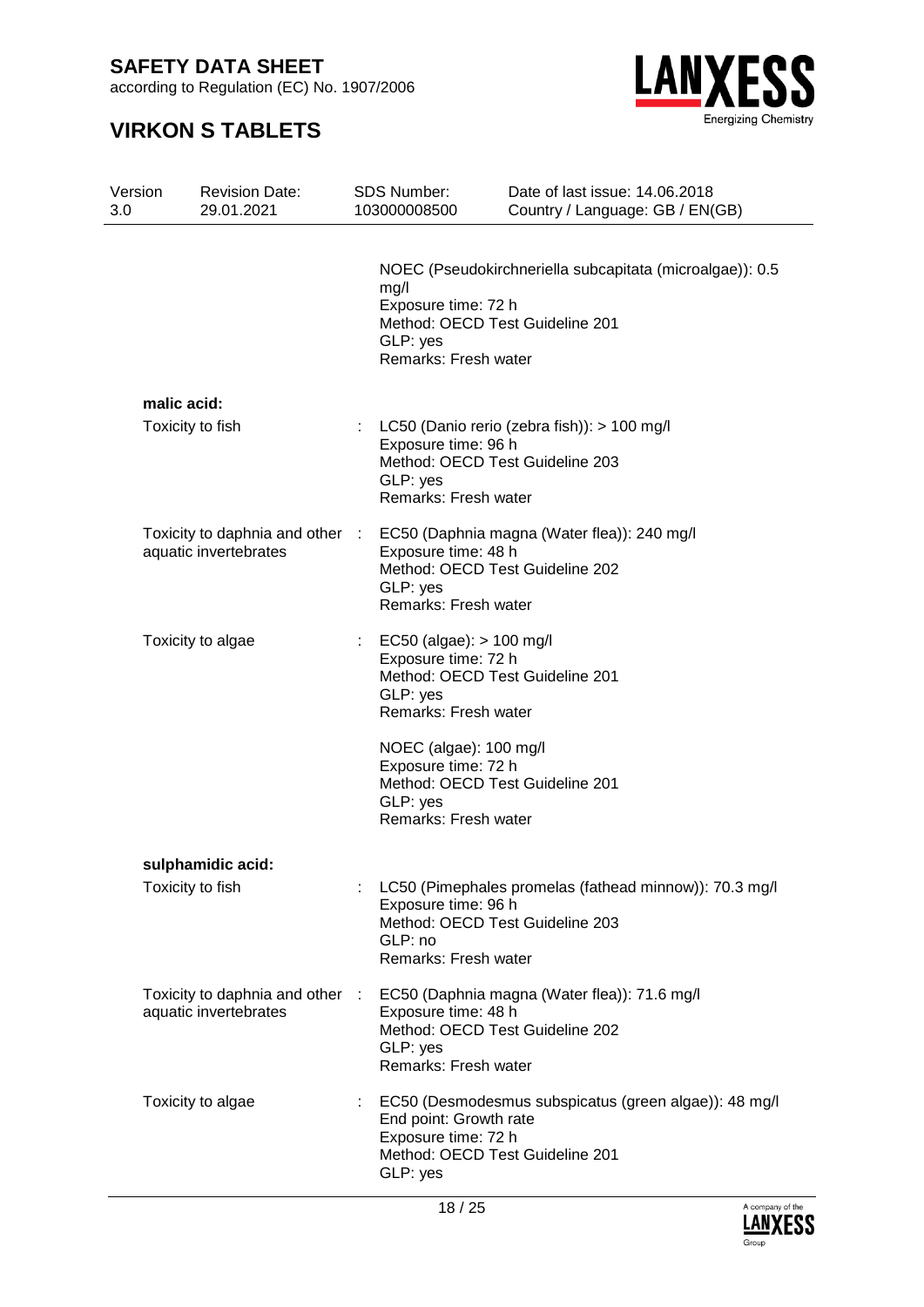according to Regulation (EC) No. 1907/2006



| Version<br>3.0 | <b>Revision Date:</b><br>29.01.2021                              |             | <b>SDS Number:</b><br>103000008500                                                                                                                   | Date of last issue: 14.06.2018<br>Country / Language: GB / EN(GB)           |
|----------------|------------------------------------------------------------------|-------------|------------------------------------------------------------------------------------------------------------------------------------------------------|-----------------------------------------------------------------------------|
|                |                                                                  |             | Remarks: Fresh water                                                                                                                                 |                                                                             |
|                |                                                                  |             | End point: Growth rate<br>Exposure time: 72 h<br>Method: OECD Test Guideline 201<br>GLP: yes<br>Remarks: Fresh water                                 | NOEC (Desmodesmus subspicatus (green algae)): 18 mg/l                       |
|                | Toxicity to microorganisms                                       | ÷.          | $EC50:$ > 200 mg/l<br>End point: Respiration inhibition<br>Exposure time: 3 h<br>Method: OECD Test Guideline 209<br>GLP: yes<br>Remarks: Fresh water |                                                                             |
| icity)         | Toxicity to fish (Chronic tox-                                   | $\sim 10^7$ | $NOEC: >= 60$ mg/l<br>Exposure time: 34 d<br>Species: Danio rerio (zebra fish)<br>Method: OECD Test Guideline 210                                    |                                                                             |
| ic toxicity)   | Toxicity to daphnia and other :<br>aquatic invertebrates (Chron- |             | NOEC: 19 mg/l<br>Exposure time: 21 d<br>Method: OECD Test Guideline 211                                                                              | Species: Daphnia magna (Water flea)                                         |
|                | Benzenesulfonic acid, C10-13-alkyl derivs., sodium salts:        |             |                                                                                                                                                      |                                                                             |
|                | Toxicity to fish                                                 |             | Exposure time: 96 h<br>Analytical monitoring: yes<br>Method: OECD Test Guideline 203<br>GLP: no<br>Remarks: Fresh water                              | LC50 (Pimephales promelas (fathead minnow)): 2.88 mg/l                      |
|                | aquatic invertebrates                                            |             | Exposure time: 48 h<br>Analytical monitoring: yes<br>Method: OECD Test Guideline 202<br>GLP: yes<br>Remarks: Fresh water                             | Toxicity to daphnia and other : EC50 (Daphnia magna (Water flea)): 2.9 mg/l |
|                | Toxicity to algae                                                |             | mg/l<br>Exposure time: 72 h<br>Analytical monitoring: no<br>Method: OECD Test Guideline 201<br>GLP: no<br>Remarks: Fresh water                       | ErC50 (Pseudokirchneriella subcapitata (green algae)): 235                  |
|                |                                                                  |             | mg/l<br>Exposure time: 72 h                                                                                                                          | EC10 (Pseudokirchneriella subcapitata (green algae)): 13.1                  |

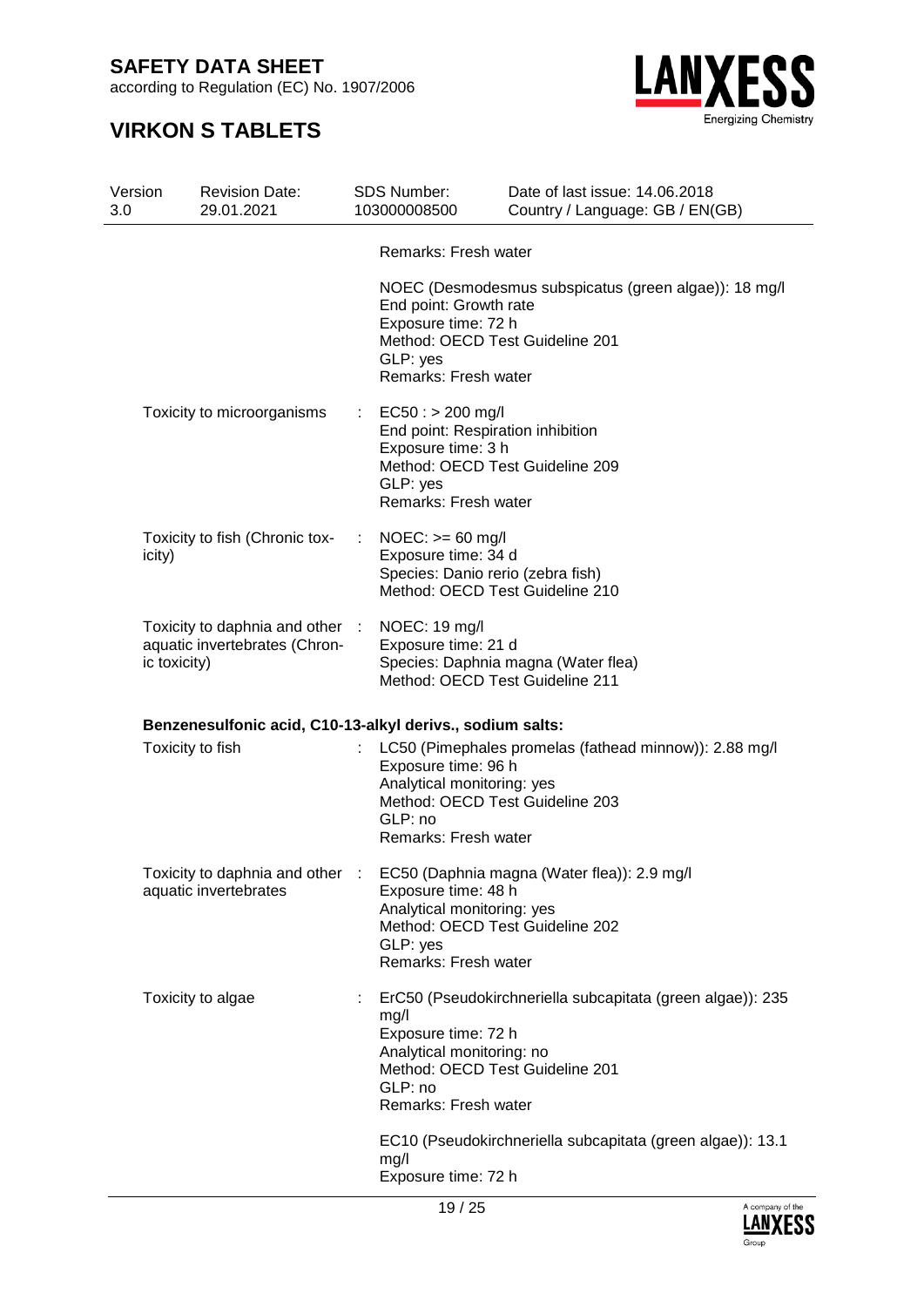according to Regulation (EC) No. 1907/2006

### **VIRKON S TABLETS**



| Version<br>3.0 |                  | <b>Revision Date:</b><br>29.01.2021                              |    | <b>SDS Number:</b><br>103000008500                                                                                                         | Date of last issue: 14.06.2018<br>Country / Language: GB / EN(GB) |
|----------------|------------------|------------------------------------------------------------------|----|--------------------------------------------------------------------------------------------------------------------------------------------|-------------------------------------------------------------------|
|                |                  |                                                                  |    | Analytical monitoring: no<br>Method: OECD Test Guideline 201<br>GLP: no<br>Remarks: Fresh water                                            |                                                                   |
|                | icity)           | Toxicity to fish (Chronic tox-                                   | ÷. | NOEC: 0.23 mg/l<br>Exposure time: 72 d<br>Analytical monitoring: yes<br>Method: OECD Test Guideline 210<br>GLP: no<br>Remarks: Fresh water | Species: Oncorhynchus mykiss (rainbow trout)                      |
|                | ic toxicity)     | Toxicity to daphnia and other :<br>aquatic invertebrates (Chron- |    | NOEC: 1.18 mg/l<br>Exposure time: 21 d<br>Analytical monitoring: yes<br>Method: OECD Test Guideline 211<br>GLP: no<br>Remarks: Fresh water | Species: Daphnia magna (Water flea)                               |
|                |                  | dipotassium disulphate:                                          |    |                                                                                                                                            |                                                                   |
|                | Toxicity to fish |                                                                  |    | Exposure time: 96 h<br>Remarks: Fresh water                                                                                                | LC50 (Pimephales promelas (fathead minnow)): 680 mg/l             |
|                |                  | Toxicity to daphnia and other :<br>aquatic invertebrates         |    | Exposure time: 48 h<br>Remarks: Fresh water                                                                                                | EC50 (Daphnia magna (Water flea)): 720 mg/l                       |
|                |                  | Toxicity to algae                                                | ÷. | mg/l<br>Exposure time: 96 h<br>Remarks: Fresh water                                                                                        | EC50 (Pseudokirchneriella subcapitata (microalgae)): 1,492        |
|                |                  |                                                                  |    | mg/l<br>Exposure time: 96 h<br>Remarks: Fresh water                                                                                        | EC10 (Pseudokirchneriella subcapitata (microalgae)): 656          |
|                | icity)           | Toxicity to fish (Chronic tox-                                   |    | $NOEC:$ > 595 mg/l<br>Exposure time: 7 Days<br>Remarks: Fresh water                                                                        | Species: Pimephales promelas (fathead minnow)                     |
|                | ic toxicity)     | Toxicity to daphnia and other<br>aquatic invertebrates (Chron-   |    | NOEC: 790 mg/l<br>Exposure time: 7 Days<br>Remarks: Fresh water                                                                            | Species: Ceriodaphnia dubia (Water flea)                          |

**dipotassium peroxodisulphate:**

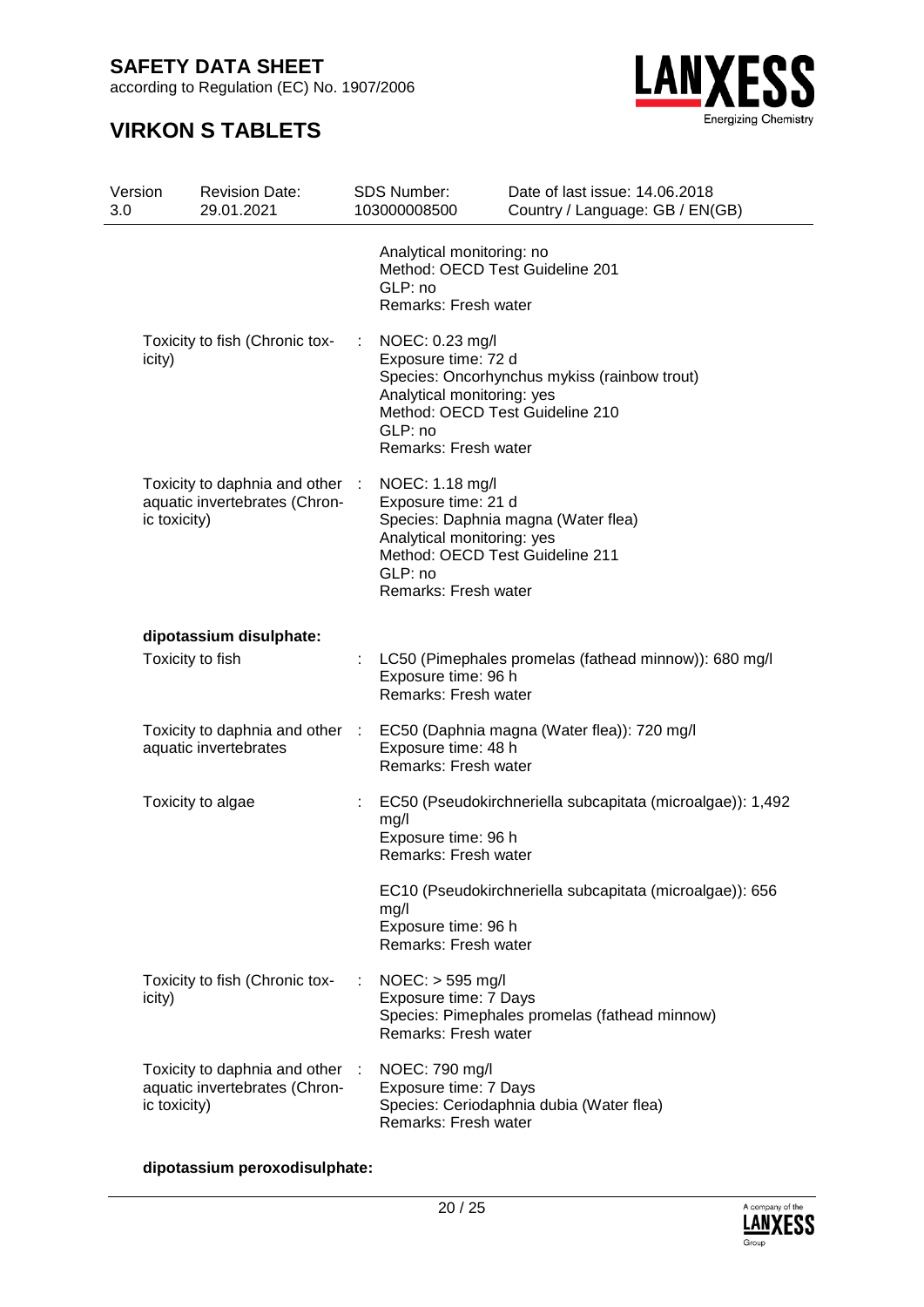according to Regulation (EC) No. 1907/2006



| Version<br>3.0 |                                                       | <b>Revision Date:</b><br>29.01.2021                       |   | SDS Number:<br>103000008500                                                                                       | Date of last issue: 14.06.2018<br>Country / Language: GB / EN(GB)                                                 |  |
|----------------|-------------------------------------------------------|-----------------------------------------------------------|---|-------------------------------------------------------------------------------------------------------------------|-------------------------------------------------------------------------------------------------------------------|--|
|                | Toxicity to fish                                      |                                                           |   | Exposure time: 96 h                                                                                               | LC50 (Oncorhynchus mykiss (rainbow trout)): 76.3 mg/l                                                             |  |
|                |                                                       | Toxicity to daphnia and other :<br>aquatic invertebrates  |   | Exposure time: 48 h                                                                                               | EC50 (Daphnia magna (Water flea)): 120 mg/l                                                                       |  |
|                |                                                       | Toxicity to algae                                         | ÷ | mg/l<br>Exposure time: 72 h<br>Method: OECD Test Guideline 201                                                    | EC50 (Pseudokirchneriella subcapitata (microalgae)): 83.7                                                         |  |
|                |                                                       | <b>Ecotoxicology Assessment</b>                           |   |                                                                                                                   |                                                                                                                   |  |
|                | hazard                                                | Long-term (chronic) aquatic :                             |   |                                                                                                                   | This product has no known ecotoxicological effects.                                                               |  |
|                |                                                       | 12.2 Persistence and degradability                        |   |                                                                                                                   |                                                                                                                   |  |
|                | Components:                                           |                                                           |   |                                                                                                                   |                                                                                                                   |  |
|                | pentapotassium bis(peroxymonosulphate) bis(sulphate): |                                                           |   |                                                                                                                   |                                                                                                                   |  |
|                |                                                       | Biodegradability                                          |   |                                                                                                                   | Result: The methods for determining the biological degradabil-<br>ity are not applicable to inorganic substances. |  |
|                | malic acid:                                           |                                                           |   |                                                                                                                   |                                                                                                                   |  |
|                |                                                       | Biodegradability                                          |   | Test Type: aerobic<br>Result: Readily biodegradable.<br>Biodegradation: 67.5 %<br>Exposure time: 28 d<br>GLP: yes | Method: OECD Test Guideline 301B                                                                                  |  |
|                |                                                       | sulphamidic acid:                                         |   |                                                                                                                   |                                                                                                                   |  |
|                |                                                       | Biodegradability                                          |   |                                                                                                                   | Result: The methods for determining the biological degradabil-<br>ity are not applicable to inorganic substances. |  |
|                |                                                       | Benzenesulfonic acid, C10-13-alkyl derivs., sodium salts: |   |                                                                                                                   |                                                                                                                   |  |
|                |                                                       | Biodegradability                                          |   | Result: Readily biodegradable.<br>Biodegradation: 83 %<br>Exposure time: 28 d<br>GLP: yes                         | Method: OECD Test Guideline 301B                                                                                  |  |
|                |                                                       | dipotassium disulphate:                                   |   |                                                                                                                   |                                                                                                                   |  |
|                |                                                       | Biodegradability                                          |   |                                                                                                                   | Result: The methods for determining the biological degradabil-<br>ity are not applicable to inorganic substances. |  |
|                |                                                       | dipotassium peroxodisulphate:                             |   |                                                                                                                   |                                                                                                                   |  |
|                |                                                       | Biodegradability                                          |   |                                                                                                                   | Result: The methods for determining the biological degradabil-                                                    |  |

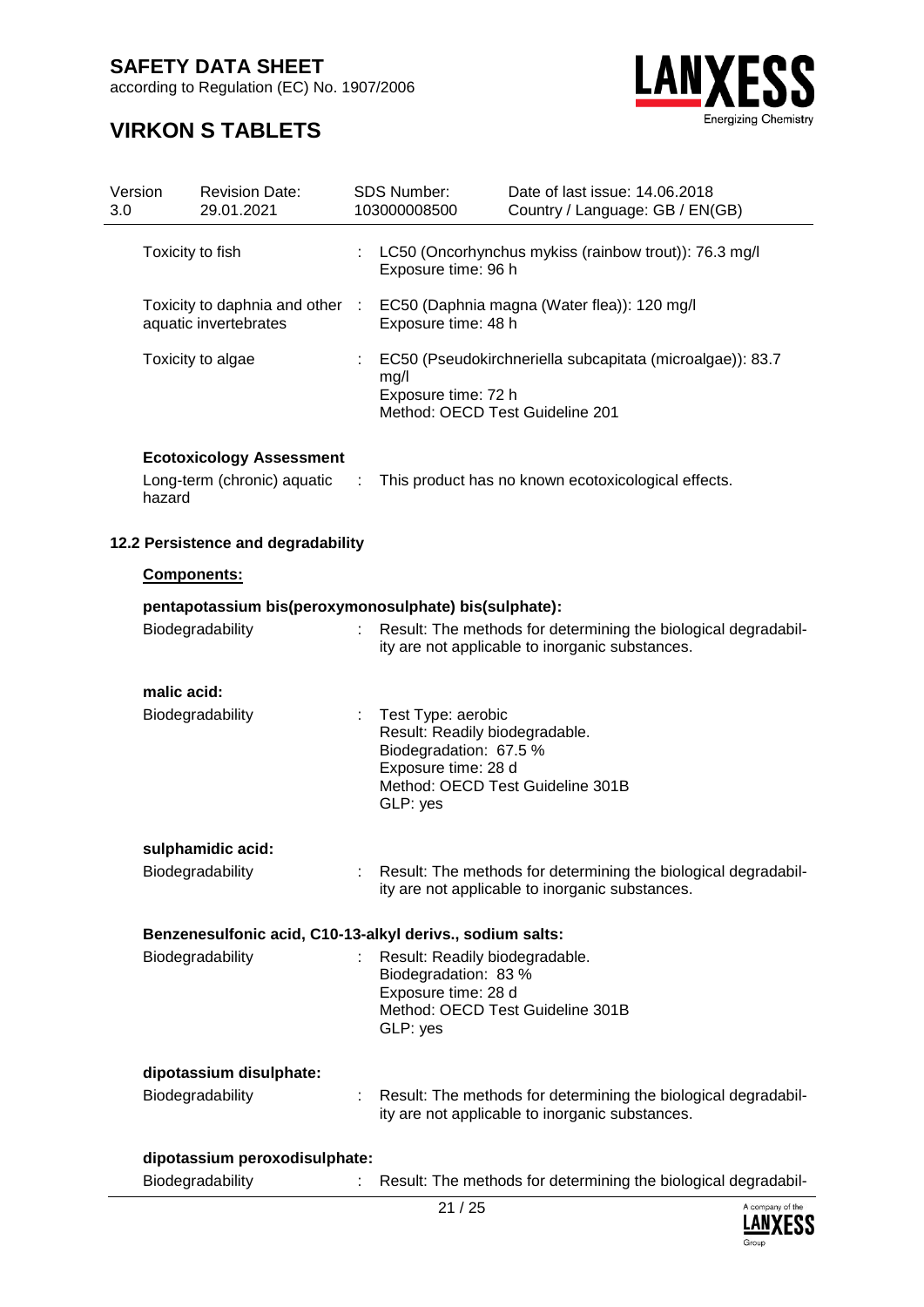according to Regulation (EC) No. 1907/2006



| Version<br>3.0 | <b>Revision Date:</b><br>29.01.2021                             | <b>SDS Number:</b><br>103000008500             | Date of last issue: 14.06.2018<br>Country / Language: GB / EN(GB)                                                                                                                        |
|----------------|-----------------------------------------------------------------|------------------------------------------------|------------------------------------------------------------------------------------------------------------------------------------------------------------------------------------------|
|                |                                                                 |                                                | ity are not applicable to inorganic substances.                                                                                                                                          |
|                | 12.3 Bioaccumulative potential                                  |                                                |                                                                                                                                                                                          |
|                | Components:                                                     |                                                |                                                                                                                                                                                          |
|                | pentapotassium bis(peroxymonosulphate) bis(sulphate):           |                                                |                                                                                                                                                                                          |
|                | Partition coefficient: n-<br>octanol/water                      | log Pow: < 0.3                                 | Method: OECD Test Guideline 117                                                                                                                                                          |
|                | malic acid:<br>Partition coefficient: n-<br>octanol/water       | log Pow: -1.26                                 |                                                                                                                                                                                          |
|                | sulphamidic acid:<br>Partition coefficient: n-<br>octanol/water | log Pow: -4.34<br>÷                            |                                                                                                                                                                                          |
|                | Benzenesulfonic acid, C10-13-alkyl derivs., sodium salts:       |                                                |                                                                                                                                                                                          |
|                | Partition coefficient: n-<br>octanol/water                      | log Pow: 1.4 (23 °C)                           | Method: OECD Test Guideline 123                                                                                                                                                          |
|                | 12.4 Mobility in soil<br>No data available                      |                                                |                                                                                                                                                                                          |
|                | 12.5 Results of PBT and vPvB assessment                         |                                                |                                                                                                                                                                                          |
|                | Product:                                                        |                                                |                                                                                                                                                                                          |
|                | Assessment                                                      | 0.1% or higher                                 | This substance/mixture contains no components considered<br>to be either persistent, bioaccumulative and toxic (PBT), or<br>very persistent and very bioaccumulative (vPvB) at levels of |
|                | 12.6 Other adverse effects                                      |                                                |                                                                                                                                                                                          |
|                | Product:<br>Additional ecological infor-<br>mation              | Toxic to aquatic life.                         | An environmental hazard cannot be excluded in the event of<br>unprofessional handling or disposal.<br>Harmful to aquatic life with long lasting effects.                                 |
|                | <b>SECTION 13: Disposal considerations</b>                      |                                                |                                                                                                                                                                                          |
|                | 13.1 Waste treatment methods                                    |                                                |                                                                                                                                                                                          |
|                | Product                                                         | courses or the soil.<br>cal or used container. | The product should not be allowed to enter drains, water<br>Do not contaminate ponds, waterways or ditches with chemi-                                                                   |

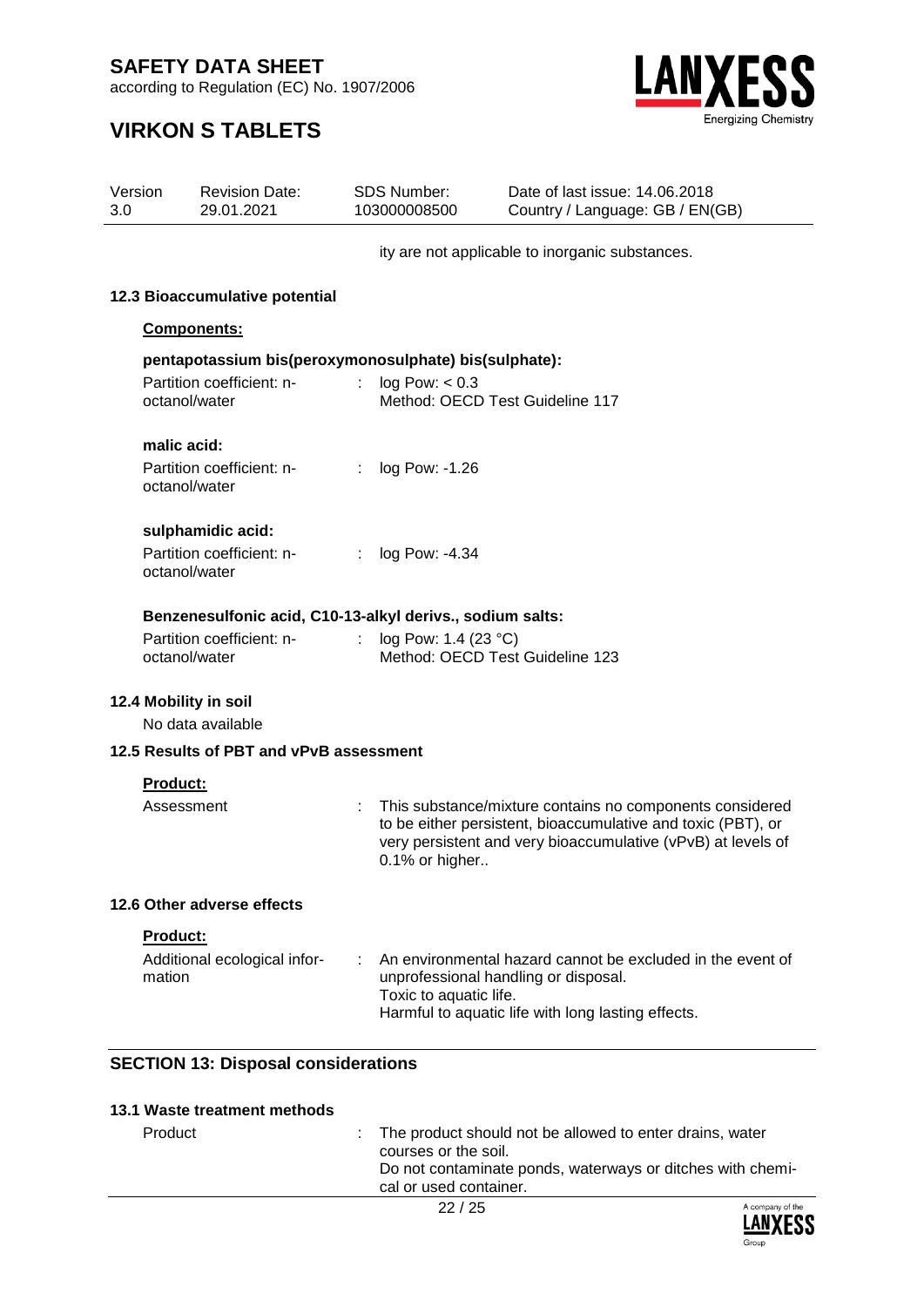according to Regulation (EC) No. 1907/2006

### **VIRKON S TABLETS**



| Version<br>3.0         | <b>Revision Date:</b><br>29.01.2021 | SDS Number:<br>103000008500                                                                   | Date of last issue: 14,06,2018<br>Country / Language: GB / EN(GB) |
|------------------------|-------------------------------------|-----------------------------------------------------------------------------------------------|-------------------------------------------------------------------|
|                        |                                     |                                                                                               | Send to a licensed waste management company.                      |
| Contaminated packaging |                                     | Empty remaining contents.<br>Dispose of as unused product.<br>Do not re-use empty containers. |                                                                   |

#### **SECTION 14: Transport information**

#### **14.1 UN number**

Not regulated as a dangerous good

#### **14.2 UN proper shipping name**

Not regulated as a dangerous good

#### **14.3 Transport hazard class(es)**

Not regulated as a dangerous good

#### **14.4 Packing group**

Not regulated as a dangerous good

#### **14.5 Environmental hazards**

Not regulated as a dangerous good

#### **14.6 Special precautions for user**

Hazard statements : Not dangerous cargo. Keep dry. Risk of serious damage to eyes. Keep away from foodstuffs, acids and alkalis.

#### **14.7 Transport in bulk according to Annex II of Marpol and the IBC Code**

Not applicable for product as supplied.

#### **SECTION 15: Regulatory information**

#### **15.1 Safety, health and environmental regulations/legislation specific for the substance or mixture**

| International Chemical Weapons Convention (CWC)<br>Schedules of Toxic Chemicals and Precursors |    | Not applicable                                                                                                                 |
|------------------------------------------------------------------------------------------------|----|--------------------------------------------------------------------------------------------------------------------------------|
| REACH - Candidate List of Substances of Very High<br>Concern for Authorisation (Article 59).   | t. | This product does not contain sub-<br>stances of very high concern (Regu-<br>lation (EC) No 1907/2006 (REACH),<br>Article 57). |
| REACH - List of substances subject to authorisation<br>(Annex XIV)                             |    | Not applicable                                                                                                                 |
| Regulation (EC) No 1005/2009 on substances that de-<br>plete the ozone layer                   |    | Not applicable                                                                                                                 |
| Regulation (EU) 2019/1021 on persistent organic pollu-<br>tants (recast)                       | ÷. | Not applicable                                                                                                                 |

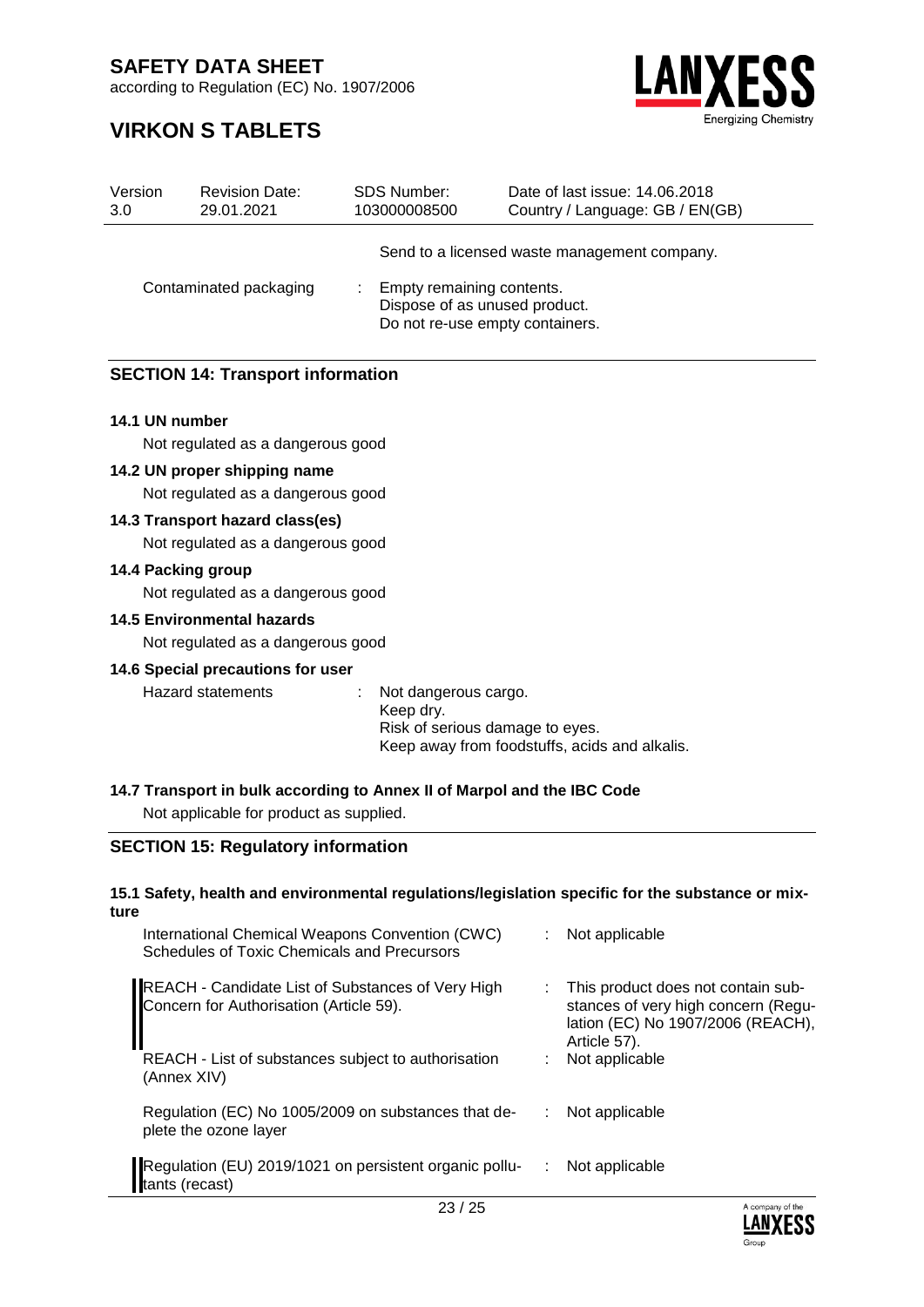according to Regulation (EC) No. 1907/2006



### **VIRKON S TABLETS**

| Version<br>3.0 | <b>Revision Date:</b><br>29.01.2021                                                                                                                  | <b>SDS Number:</b><br>103000008500 | Date of last issue: 14.06.2018<br>Country / Language: GB / EN(GB)                                |  |
|----------------|------------------------------------------------------------------------------------------------------------------------------------------------------|------------------------------------|--------------------------------------------------------------------------------------------------|--|
|                | for the monitoring of trade between the Community and<br>third countries in drug precursors                                                          |                                    | Council Regulation (EC) No 111/2005 laying down rules : Neither banned nor restricted            |  |
|                | Regulation (EC) No 649/2012 of the European Parlia-<br>ment and the Council concerning the export and import<br>of dangerous chemicals               |                                    | : Not applicable                                                                                 |  |
|                | REACH - Restrictions on the manufacture, placing on<br>the market and use of certain dangerous substances,<br>preparations and articles (Annex XVII) |                                    | Not applicable                                                                                   |  |
|                | major-accident hazards involving dangerous substances.                                                                                               | Not applicable                     | Seveso III: Directive 2012/18/EU of the European Parliament and of the Council on the control of |  |

#### **15.2 Chemical safety assessment**

Not applicable

#### **SECTION 16: Other information**

#### **Full text of H-Statements**

|                                         | May intensify fire; oxidizer.<br>Harmful if swallowed.<br>Causes severe skin burns and eye damage.<br>Causes skin irritation.<br>May cause an allergic skin reaction.<br>Causes serious eye damage.<br>Causes serious eye irritation.<br>Toxic if inhaled.<br>May cause allergy or asthma symptoms or breathing difficul- |  |
|-----------------------------------------|---------------------------------------------------------------------------------------------------------------------------------------------------------------------------------------------------------------------------------------------------------------------------------------------------------------------------|--|
|                                         | ties if inhaled.<br>: May cause respiratory irritation.<br>Harmful to aquatic life with long lasting effects.                                                                                                                                                                                                             |  |
| <b>Full text of other abbreviations</b> |                                                                                                                                                                                                                                                                                                                           |  |
|                                         | Acute toxicity<br>Long-term (chronic) aquatic hazard<br>Serious eye damage<br>Eye irritation<br>Oxidizing solids<br>Respiratory sensitisation<br>: Skin corrosion<br>: Skin irritation<br>Skin sensitisation<br>Specific target organ toxicity - single exposure                                                          |  |
|                                         |                                                                                                                                                                                                                                                                                                                           |  |

ATE = Acute Toxicity Estimate

BCF = Bioconcentration Factor

GHS = Globally Harmonized System of Classification and Labelling of Chemicals